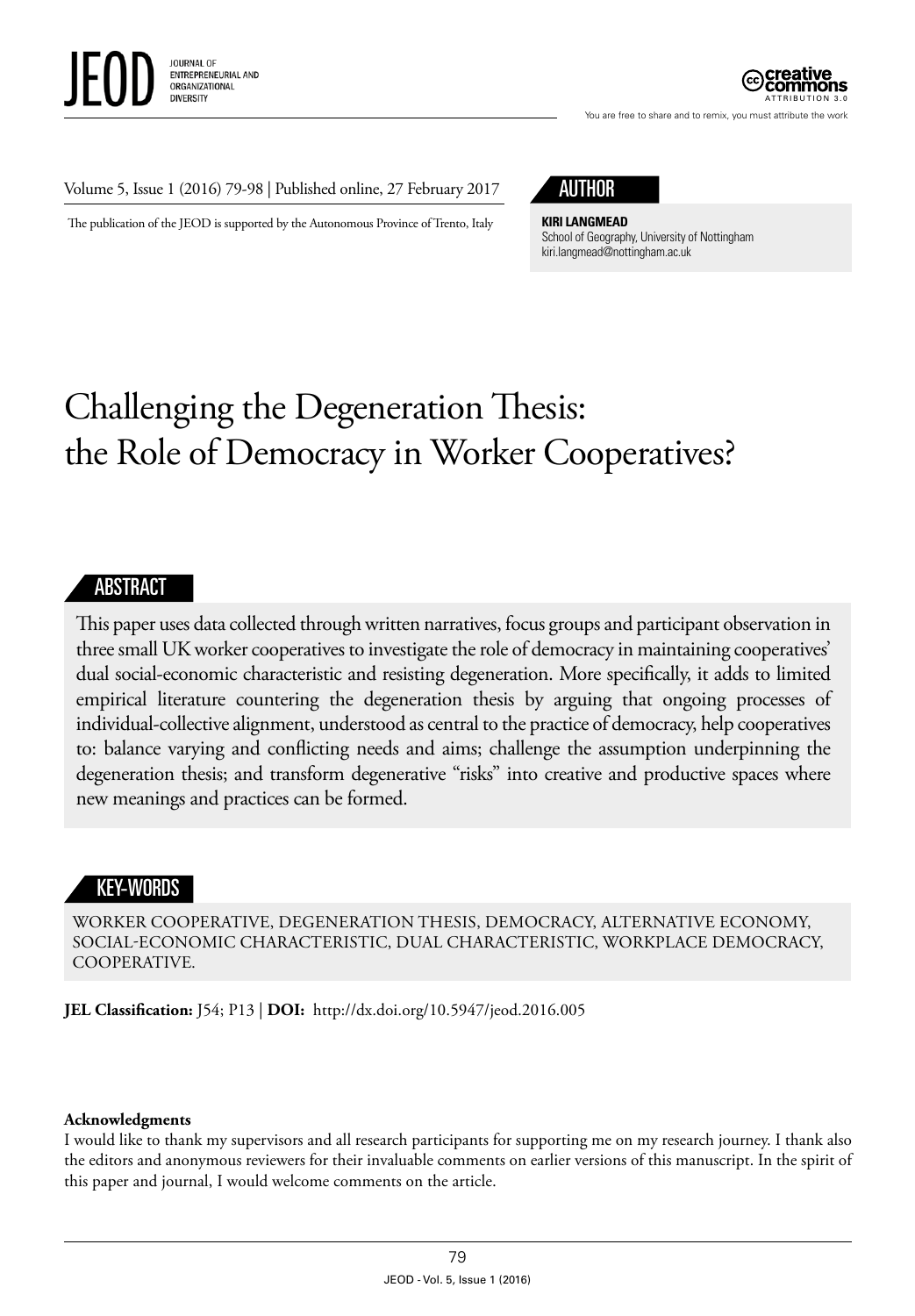## **1. Introduction**

This paper uses data collected through written narratives, focus groups and participant observation in three small UK worker cooperatives to investigate the role of democracy in maintaining cooperatives' dual social-economic characteristic and resisting degeneration. More specifically it argues that ongoing processes of individual-collective alignment, understood as central to the practice of democracy, help cooperatives to balance varying and at times conflicting needs and aims, and challenge the assumptions underpinning the degeneration thesis.

While understood as central to cooperatives' identity and mission their dual characteristic, which conceives social and economic goals as interdependent, leads to an ongoing challenge to balance these often dilemmatic goals, and associated actions and practices (Somerville, 2007; Novkovic, 2012; Puusa, Monkkonen and Varis, 2013). This poses risks of degeneration (Cornforth, 1995; see also Diamantopoulos, 2012; Chen, Lune and Queen, 2013; Doherty, Haugh and Lyon, 2014) that are heightened by an economic context which promotes managerialism and "market-based solutions to social problems" (Eikenberry, 2009: 585). The degeneration thesis claims that worker cooperatives will inevitably succumb to external forces and the impact of internal characteristics (such as the development of informal hierarchies based on personality traits or length of member involvement) "to adopt the same organisational forms and priorities as capitalist business in order to survive" (Cornforth, 1995: 1). This claim is born from the perceived primacy and extension of the free market and private enterprise into all areas of social life; the promotion of competition and hierarchical, bureaucratic forms as a means to success and efficiency; and the assumption that individual interests will prevail over those of the collective (Burkett, 2011). Literature on the degeneration thesis draws clear connections between degeneration and organisational form (Somerville, 2007; Ng and Ng, 2009). Expanding on this connection Chen, Lune and Queen (2013) explain that organisational forms carry with them certain values. In doing so the authors recognize that cooperatives' democratic form is both essential to resisting degeneration and a point of vulnerability. In line with this view, Heras-Saizarbitoria (2014) and Somerville (2007: 15) argue that the risk of degeneration is heightened by the separation of values, organisational form and daily practice, and by the "weak exercise of internal democracy".

Despite the proposed centrality of democracy in resisting degeneration, empirical studies into the day-to-day practice of democracy are limited. A systematic literature review carried out by Luhman (2007) revealed only 22 ethnographic or case-based studies. Furthermore, a study carried out by Luhman in 2006 and a more recent review conducted by Land and King (2014), highlighted a specific gap in studies describing and engaging with the messy realities of democratic organising. Here Land and King highlight that, while it is understood to "permeate the entire organisation" (Novkovic, 2012: 93), as demonstrated by Beeman et al. (2009), Ng and Ng (2009) and Kokkinidis (2015), discussions on cooperative governance have tended to be restricted to board competencies and practices with a specific focus on larger scale organisations. This focus is reflected in the principle of democratic member control that foregrounds active participation in decision-making through the election of representatives and a commitment to "one member one vote" (International Cooperative Alliance, undated). Chatterton and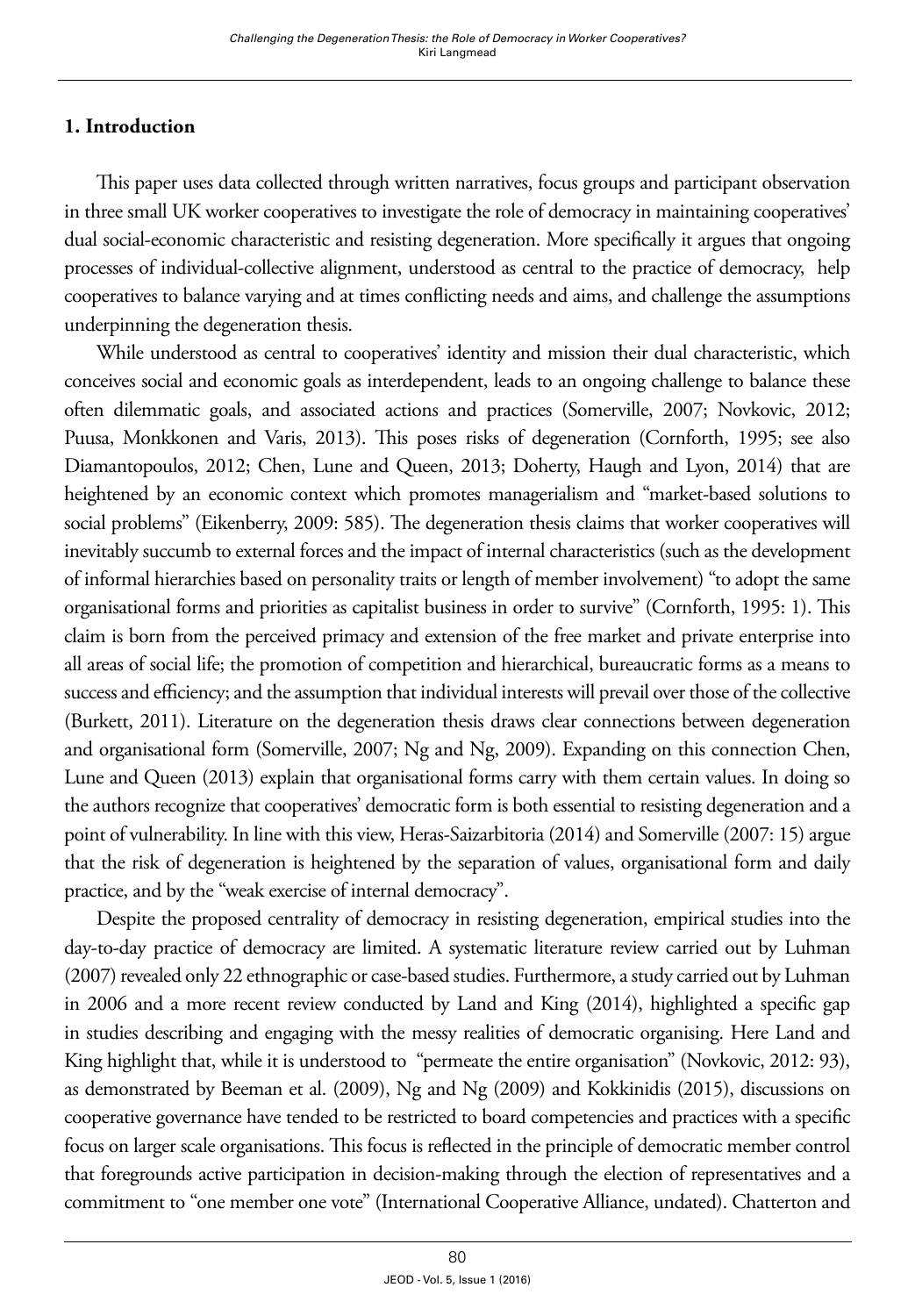Pickerill (2010) and Chatterton (2010) have addressed this gap in their studies of social centres. Cornwell (2012), Land and King (2014), and Kokkinidis (2015) have also made valuable contributions, analysing democratic practice in a UK voluntary sector organisation, and US and Greek worker cooperatives. I add to these articles by exploring democracy as an interconnected praxis of values, organisational form and daily practice, focusing specifically on how this interconnection challenges degeneration. As such the paper contributes to limited literature exploring the interconnection between democracy and degeneration (Bakaikoa, Errasti and Begiristain, 2004; Vieta, 2012; Meira, 2014; Storey, Basterretxea and Salaman, 2014), adding perspectives from small UK worker cooperatives that empirically challenge the degeneration thesis.

Following a brief review of processes of degeneration, and an introduction to the three case study organisations and research methods, the findings are presented in three sections. In section 4.1, the concept of democracy is explored to reveal the interconnection between values of equality, interdependence and autonomy; a fluid and opened organisational structure; and day-to-day practices of decision-making. Running throughout this praxis of democracy are ongoing processes of individual-collective alignment that see individuals and the organisation change and develop in response to one another. Focusing on changes arising from intergenerational encounters as one example of individual-collective alignment, section 4.2 argues that these processes bring to the fore convergences and divergences of values, organisational form and daily practice; create opportunities for divergences to be negotiated and addressed and, through this, transform degenerative "risks" into creative and productive spaces where new meanings and practices can be formed. Section 4.3 further explores processes of individual-collective alignment arguing that they enable members to draw on multiple and diverse experiences in the negotiation of contradictions and conflicting aims, values and needs. Combined, the sections contend that processes of alignment and the incorporation of diverse experience into decisions and practice challenge the pervasiveness of free markets and private enterprise into all areas of life, the necessity of hierarchical forms as a means to efficiency, and the assumed separation of individual and collective needs.

#### **2. Processes of degeneration**

Discussing the external sources of degeneration Chaves, Soler and Sajardo (2008) highlight the impact of institutional contexts and policies that promote "market-based solutions to social problems" (Eikenberry, 2009: 585). In this context, Sandoval (2016: 58) argues cooperatives appeal to both critics and moderate reformers of capitalism, with the latter understanding them to be supportive of "neoliberal discourses of entrepreneurship and individual responsibility". Expanding on these arguments, Borzaga, Depedri and Tortia (2009: 3) add that the policies referred to by Chaves, Soler and Sajardo (2008) assume the prevalence of self-interested and competitive behaviour, making individual and collective interests appear incompatible. Using data collected from interviews with worker-member-owners of Mondragon, Heras-Saizarbitoria (2014: 659) similarly argues that a rise in self-interest and increasing prominence of managerial discourse interconnect with the separation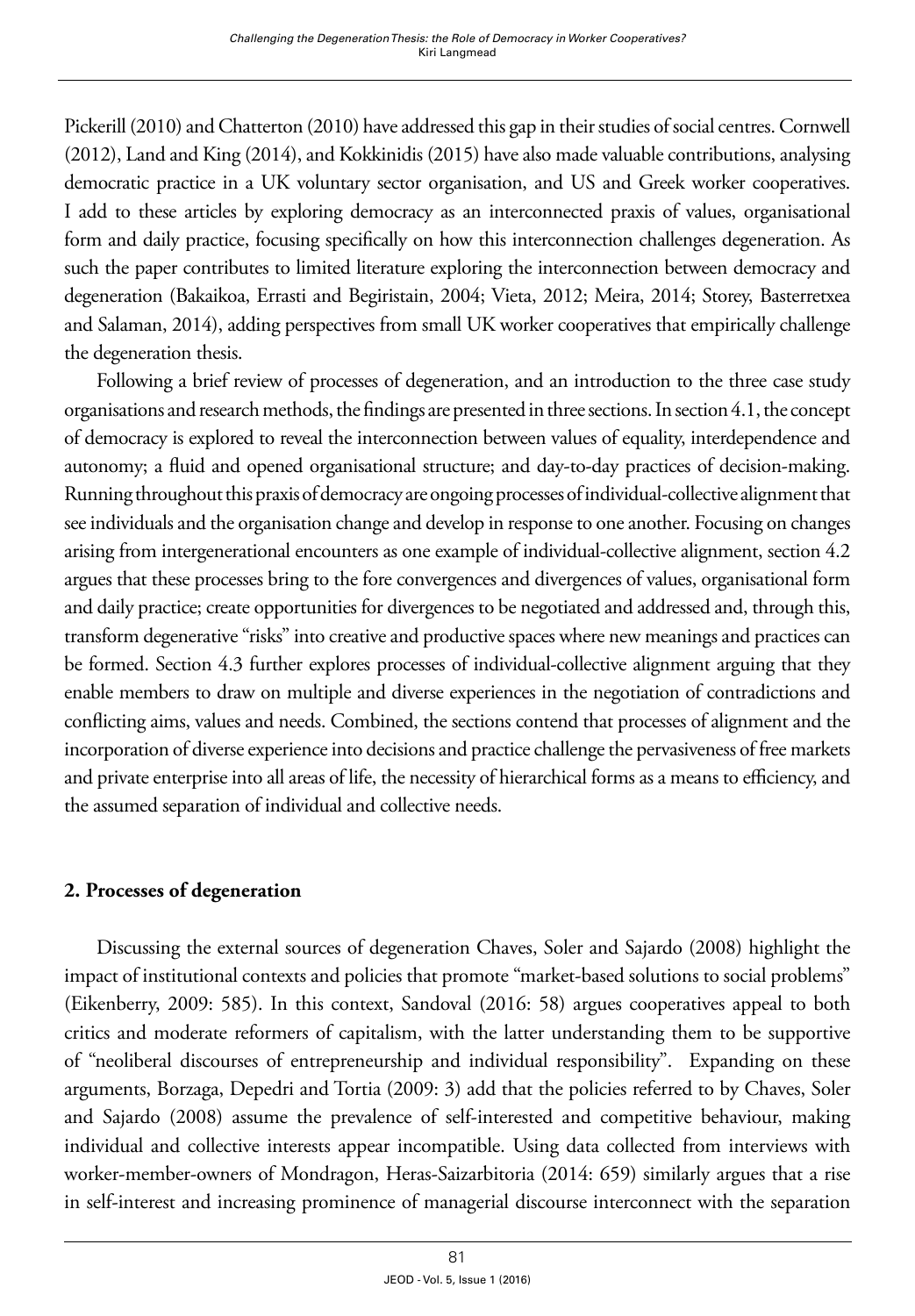of cooperative principles and practice, resulting in a "rhetoric of abandonment of the cooperative spirit and an abstainer stance within the formal democratic organization". Such a loss of cooperative, solidaristic ethic is further perpetuated by demands for efficiency, productivity and rapid responses to market changes (Harnecker, 2012; Meira, 2014). Bringing these arguments together, we are minded of Chatterton and Pickerill's (2010: 487) warning that cooperatives may find themselves "cornered by modes of neoliberal governance, self-discipline and a creeping individualism" that simultaneously challenge their democratic form and their underlying social mission.

Beyond these external sources of degeneration, Cornforth (1995) highlights the risk of "constitutional degeneration". Capturing this risk, Ng and Ng (2009) highlight the challenge of eliminating positions of power and control arising from personal attributes. While such attributes are viewed as beneficial leadership qualities in hierarchical organisations they "are a more complex and nuanced issue in co-ops" (Ng and Ng, 2009: 184), bringing with them the potential to increase or create gaps between "leaders" and "followers". The development of informal hierarchies may therefore limit capacities to resist, or create pathways for, degenerative tendencies (Kokkinidis, 2015). Similarly focusing on the potential impact of members, Somerville (2007) highlights the risk of degeneration arising from employing people based on their understanding and experience of market-based economic relations and competition, with little regard for the alignment of personal and organisational values. Conversely, members who have prior experience of solidarity and democratic participation can help to increase collective democratic consciousness and thus reduce risks of degeneration (Harnecker, 2012).

References throughout this brief review to the assumed prevalence of self-interested and competitive behaviour, challenges posed to the cooperative solidaristic ethic, and the risk of informal hierarchies, support understandings of democracy as a source of resistance and point of vulnerability to degeneration. Capitalism, through the adoption of hierarchy and managerialism, prioritises profit, market efficiency and individual ownership over values of egalitarianism. From this understanding of values as expressed through both the ways organisations are run (means) and the outcomes they produce (ends), it follows that when exposed to the pressure to adopt nondemocratic organisational forms, cooperatives will face deep challenges to the values and practices that shape their mission and actions. This heightened risk resonates with Parker et al.'s (2014: 35) discussion on means-end interdependence that concludes "we can't simply disentangle the question of how something is done from the broader issue of why it is done". Parker et al. (2014) argue that by ignoring mean-ends interrelations and the values embedded in and expressed through organisational form we risk supporting the inevitability of hierarchical economic relations and restricting opportunities to challenge "political assumptions that are solidified in organisational configurations" (Parker et al., 2014: 634).

The centrality of democracy to degenerative resistance is further supported by the four approaches to regeneration, identified by Cornforth (1995). Cornforth (1995) highlights the importance of: maintaining values and culture through ongoing connections to social movements; reproducing active membership through "careful selection and socialization" (id.: 30); reproducing values and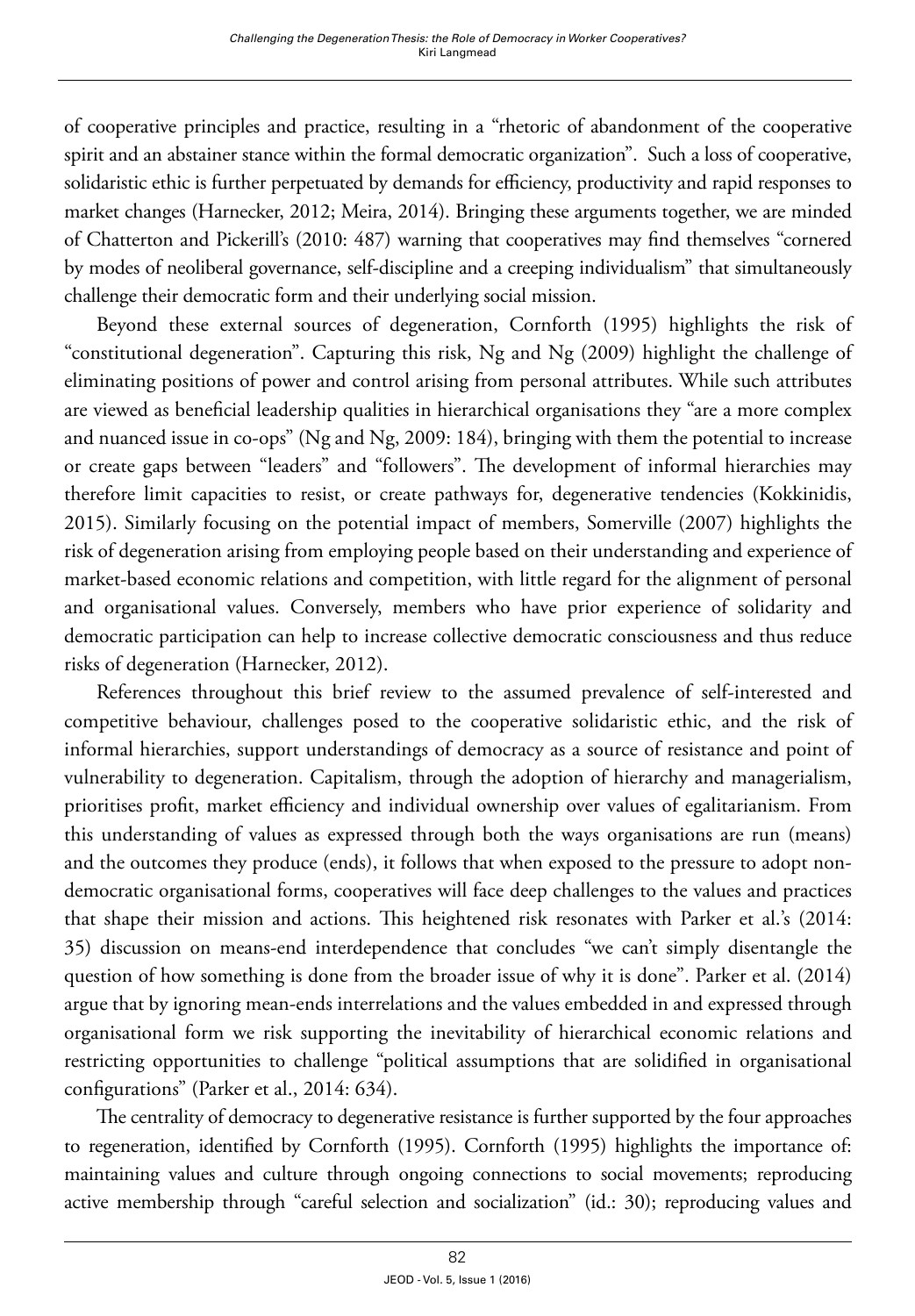democratic structure through everyday action; and maintaining an openness to opposition, criticism and difference supported through meaningful participation. Analysis of democratic praxis presented in this article reflects the latter three claims, highlighting their role in balancing social and economic needs and challenging the assumptions underpinning the degeneration thesis.

#### **3. Case studies and methods**

This paper uses data from two research projects. The first (RP1) was carried out in 2012 and three worker-members, one from each of the three following cooperatively run organisations: Vegetal, Collective Traders and Wholesome Coop<sup>1</sup>. The second (RP2) built on this scoping study, extending involvement with two of these three organisations (Vegetal and Collective Traders) to include multiple cooperative members over a longer time-scale (October 2014-June 2016). The three organisations involved in the research, while adopting different legal forms, are all trading enterprises owned and run, predominantly or solely, by their workers.

Vegetal is a small community shop established in 1986 to promote and raise awareness of the benefits of whole, and organically and locally grown foods. It has seven full-time members, one part-time bookkeeper and between six and eight part-time staff. All seven members and the parttime bookkeeper participated in RP2.

Collective Traders was set up in 2010 with the mission to *"give people the choice and opportunity to live, work and play co-operatively and create a mutual local economy"* (Peter, founder member). Central to this mission is the creation of meaningful work and the relief of unemployment, achieved through the development of projects centred on core areas of events, food, low carbon economies and social enterprise support. Projects, which comprise Collective Traders' main source of income, are carried out by a combination of employed and self-employed people, and volunteers.

Wholesome Coop is a vegetarian and vegan wholesaler. At the time of RP1, it had 10 worker members. According to the one member involved in the study, Wholesome Coop's aim is to promote both vegetarian and vegan food and cooperative working, and support other organisations involved in similar social struggles.

As captured by Steve (worker-member, Vegetal, RP2) in the following quote, all three of the organisations described experiencing and negotiating conflicting social and economic aims and needs. In the final line of this quote Steve expresses the interconnected nature of the organisations social and economic goals that constitutes the cooperatives' dual characteristic.

*"It's an interesting balance to strike I think when you are looking at an organisation like this. To have that [business] focus without being overwhelmed by the need to make a profit. You know, that is important but it is not our primary goal. It is significant only in that it allows the business to continue to make that bit of profit that we make".* 

Pseudonyms have been used for both case study organisations and their members.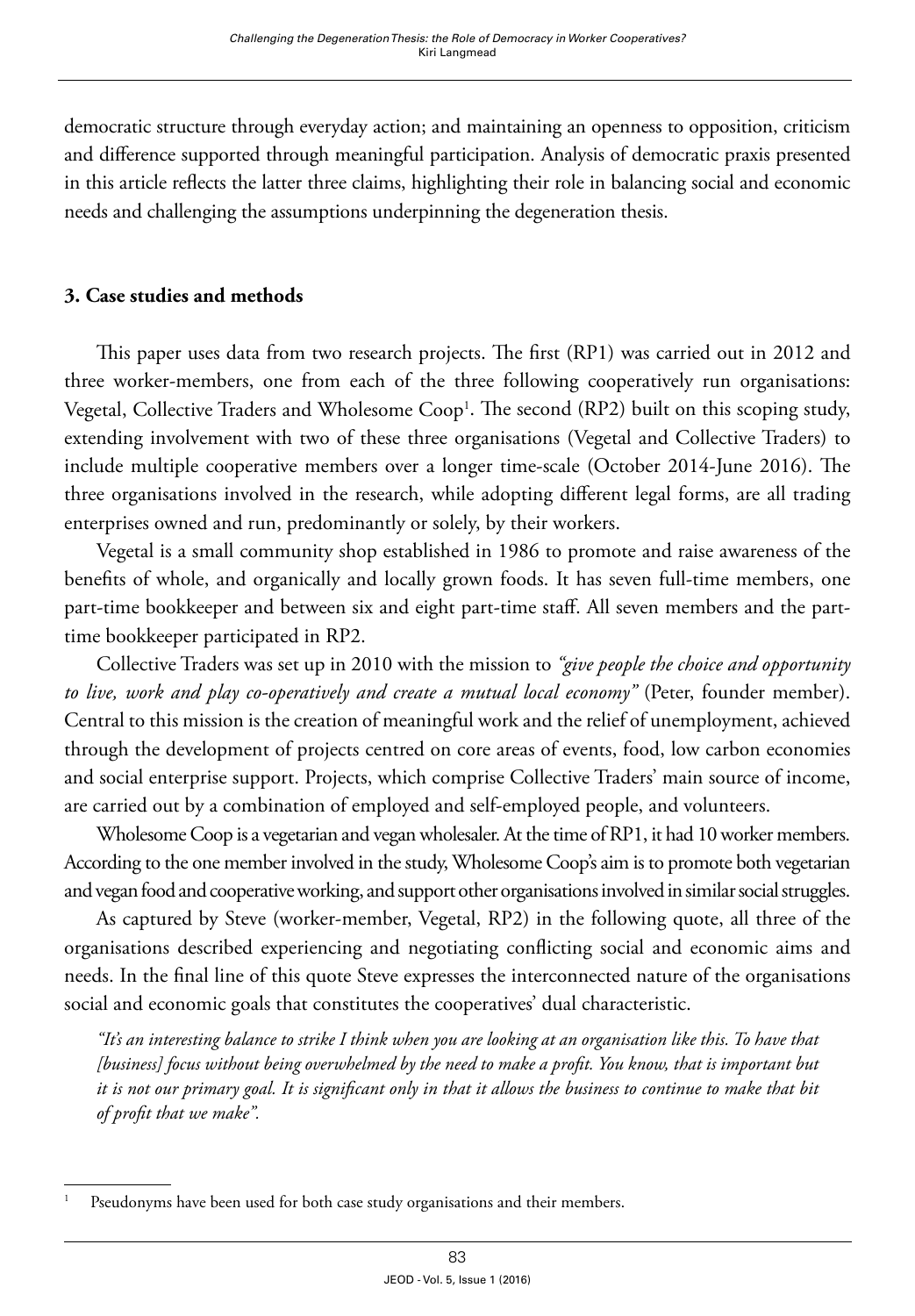In both studies participants were invited to share a written narrative outlining how they became involved in their cooperative. Fifteen of the 17 participants responded. Participants were invited to share their narratives at the start of focus groups run in both RP1 and RP2. A total of four focus groups (one during RP1 and 3 during RP2) lasting an average of two hours were carried out. In addition to written narratives and focus groups, RP2 included an 18-month period of participant observation. Observation enabled a more in-depth understanding of practices of democracy and the ways in which these supported the cooperatives' dual characteristic and resistance to the risk of degeneration (for further discussion see Langmead, forthcoming). A summary of the methods used can be found in Table 1.

| Table 1. Methods summary |                                            |                           |                         |                   |                                                                          |
|--------------------------|--------------------------------------------|---------------------------|-------------------------|-------------------|--------------------------------------------------------------------------|
| <b>Member</b>            | Relationship<br>to organisation            | Organisation              | Observation             | Written narrative | Focus group<br>[location]                                                |
| Adam                     | Worker-member                              | Vegetal                   | --                      | Typed             | FG1 (08/05/12)<br>[Adam's house]                                         |
| Dave                     | Worker-member                              | Collective Traders        | --                      | Typed             |                                                                          |
| Roy                      | Worker-member                              | Wholesome Coop            | --                      | Typed             |                                                                          |
| Ewan                     | Worker-member                              |                           |                         | E-mailed          |                                                                          |
| Isla                     | Worker-member                              | Vegetal                   | Nov 2014-<br>April 2016 | Hand written      | FG2 (19/05/15)<br>[Vegetal office]<br>FG3 (26/05/15)<br>[Vegetal office] |
| Richard                  | Worker-member                              |                           |                         | Typed             |                                                                          |
| Steve                    | Worker-member                              |                           |                         | E-mailed          |                                                                          |
| Lucy                     | Worker-member                              |                           |                         | Typed             |                                                                          |
| Matthew                  | Part-time bookkeeper                       |                           |                         |                   |                                                                          |
| George                   | Worker-member                              |                           |                         | E-mailed          |                                                                          |
| Andy                     | Worker-member                              |                           |                         |                   | --                                                                       |
| Kelly                    | Worker-member                              | <b>Collective Traders</b> | Dec 2014-<br>May 2016   | Typed             |                                                                          |
| Rebecca                  | Worker-member                              |                           |                         | Typed             | FG4 (09/06/15)<br>[Collective<br>Traders office]                         |
| Helen                    | Worker-member                              |                           |                         | Typed             |                                                                          |
| Sara                     | Worker-member                              |                           |                         | Typed             |                                                                          |
| Rob                      | Worker-member                              |                           |                         | Typed             |                                                                          |
| Peter                    | Founder member and<br>active worker-member |                           |                         | Typed             |                                                                          |

Focus groups were transcribed and analysed alongside written narratives. Observed meetings and conversations were recorded and transcribed where possible. Where this was not possible, jot notes were taken during my time in the field and written into a field diary immediately after. Analysis of this data involved a process of eye-balling, highlighting and line-by-line in vivo coding that drew me into the data and prevented "theoretical flights of fancy" (Ryan and Bernard, 2003: 91). This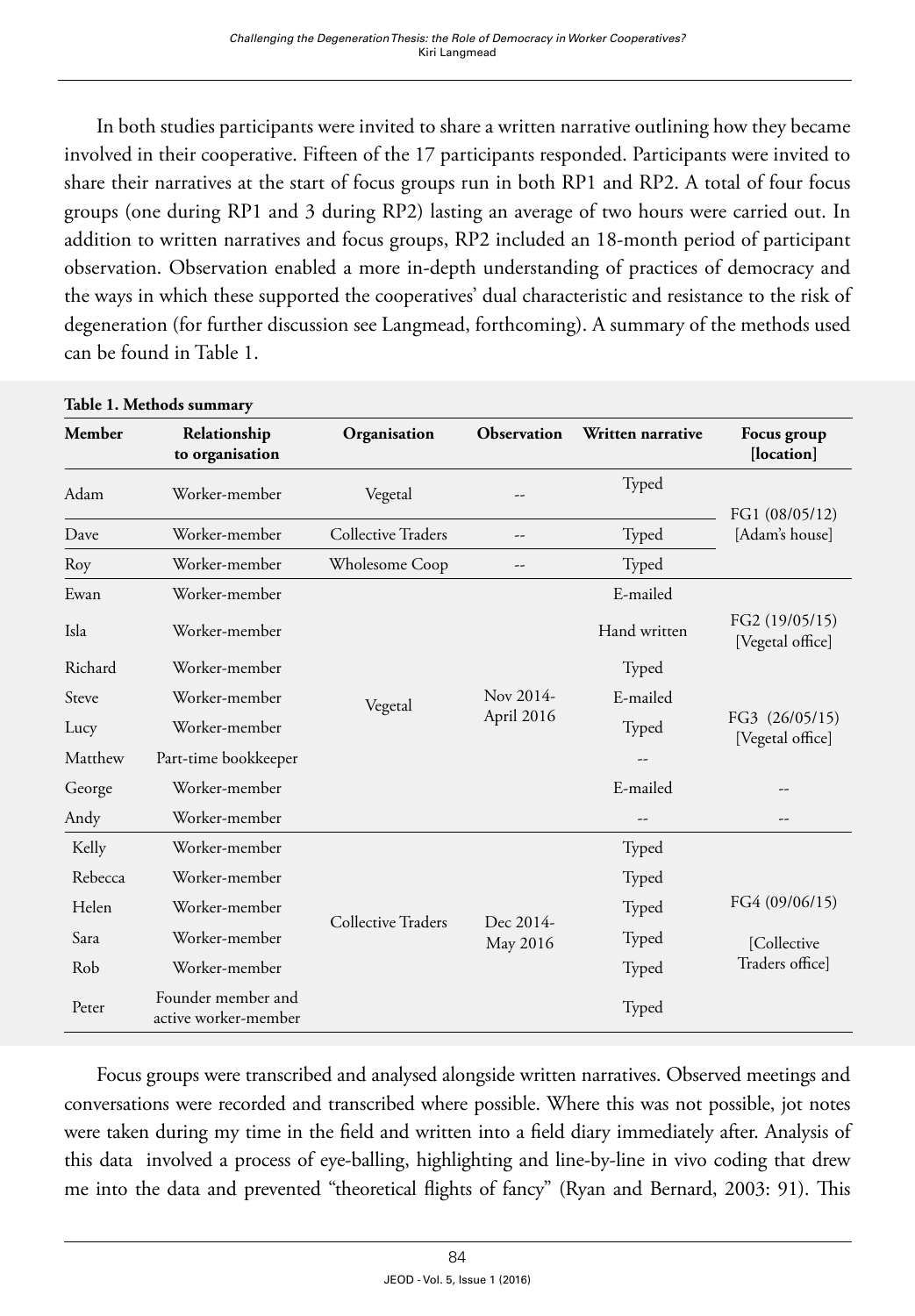was followed by the rationalization of codes, which helped to create a path from original in vivo codes to a more abstract level of analysis, and a process of cut and sort that enabled me to identify similarities, differences and contradictions, and to *"*move beyond individual cases and to define patterns" (Charmaz, 2004: 512).

The next three sections focus on key themes arising from the analysis of focus groups, observations and transcribed meetings and conversations. In section 4.1, I explore what constitutes democracy in the three participating organisations, reflecting on issues of organisational structure, shared values and daily practices, and their interconnection. Sections 4.2 and 4.3 focus on processes of individual-collective alignment and the spaces these processes create for diversity to be utilised and contradictions to be negotiated. My aim throughout is to empirically explore how democracy helps cooperative to resist risks of degeneration and maintain their dual characteristic.

### **4. 4. Findings**

### *4.1. Understandings of democracy*

For Eikenberry (2009: 583) democracy, when focused on collective problem solving rather than individual self-interest, can offer a counterdiscourse to neoliberal capitalism and "one possible way to resist colonisation by the markets". Kokkinidis (2012: 244) similarly found through research with Greek worker cooperatives that an "emphasis on horizontality and participatory democracy" played a key role in resisting tendencies towards hierarchy. From this perspective democracy is understood, not simply as a process of decision-making or organisational structure, but as a means though which to "challenge conventional working practices and associated values" and "reject dominant market discourse" (Eikenberry, 2009: 583). This view supports Somerville's (2007: 15) claim that democracy, when practiced to connect values, organisational form and daily action, can play an important role in resisting degeneration, not least by challenging the assumptions underlying the degeneration thesis. Before exploring this claim in more detail I will draw on data collected through RP1 and RP2 to outline what constitutes democracy in the case study cooperatives.

The research discussed in this article found, like Kokkinidis (2015) and Beeman et al. (2009) that democracy cannot be captured by participation in formal structures alone. The governing documents that outline agreed practices of member engagement, including processes of electing representatives and organising general meetings, were viewed as a "*legal vehicle*" and "*loose framework for action*" (Peter, Collective Traders). The practices and objectives expressed in these documents were kept purposefully open, allowing room for the organisations to shift and redefine themselves over time. Thus, while they were respected and, on the most part adhered to, formal structures were seen as fluid and negotiable by both current and future members. Most notably, Andy (Vegetal) commented that, despite Vegetal's clear aim to promote vegetarian and organic food, he would not want to include "vegetarian" in the organisations objectives in case a future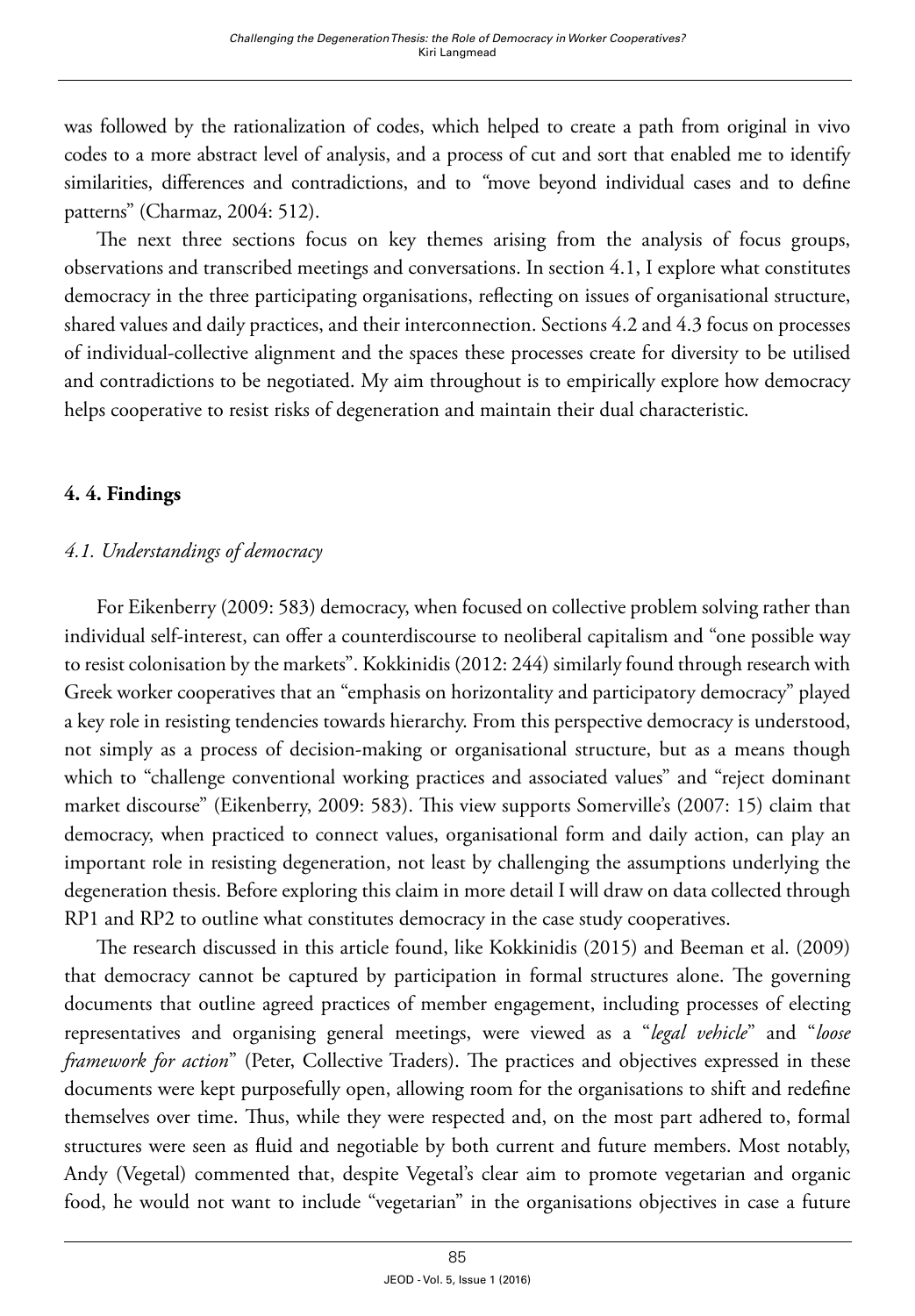member felt that it was appropriate to sell ethically sourced meat. Andy's comment brings to the fore members' understanding of democracy as an act of being open to present and future others as communicative beings (Gibson-Graham and Roelvink, 2010: 324; see also Webb and Cheney, 2014). This understanding resonates with Byrne and Healy's (2006: 250; emphasis added) claim that "The challenge is not in constructing [the] subject *in relation* to a particular symbolic order (the law governing coops), but in keeping the space of decision open, keeping the negativity of communal production intact at every phase […] of collective economic activity". Thus, while I was initially concerned that members' loose understanding of the purpose and meaning of governing documents would increase risks of degeneration, over the course of RP2 I found this openness to be, not counter to, but essential for practices of democracy. As I will explore in the next section, it created space for *ongoing* processes of individual-collective alignment through which members were able to meaningfully shape and inform the organisations' direction.

Democracy was understood therefore as a relational process that creates opportunities for members to inform action and "take initiatives on daily matters" (Kokkinidis, 2015: 863) within a framework of principles and objectives decided by the (current) collective. While varying over time, a number of core principles remained constant. First, members in all three organisations expressed a commitment to equality. As Dave (Collective Traders) explained in RP1, "*if you join a co-op and are into co-op working you are saying that you are into equality*". Here, Dave frames equality as a "deep part of members' personal identity" (Snyder and Briggs, 2003: 7). Supporting this deep embedding Adam (Vegetal) added: "*Equality is another one of those things I tend to take for granted, I forget about it. There is a comfiness about it"*.

The "comfiness" referred to here developed gradually as members' aspirations for equality were realised through practices of "*equal say and equal pay*" (Roy, Wholesome Coop) that challenged the necessity and inevitability of hierarchy. Delving deeper into member's commitment to equality I found it to be underpinned by a rejection of fixed notions of identity and "good and bad tactics" (Chatterton and Pickerill, 2010: 482) that exclude, persuade and coerce, and concomitant foregrounding of "questions, difference and newness" (id., 2010: 482). Thus as Takacs (2003) and Emejulu (2011) explain, I found the acceptance and practice of equality to enable the organisations to utilise advantages arising from the bringing together of diverse individuals.

Second, and interrelatedly, I found a shared desire, amongst members of all three organisations, to take control of their own working lives. This is captured in the following quote taken from FG3. The ensuing discussion connects members' desire for control to the concept of autonomy.

*"Everybody talked about control in one way or another, taking control of one's situation, and for me that's like, having studied and taught entrepreneurialism for a number of years, there is the whole area relating to that about the 'locus of control'. It's about the responsibility to kind of like [Sara: Affect] accept or take control of one's own situation. And, you know, the ability to do that is quite important"* (Peter, Collective Traders).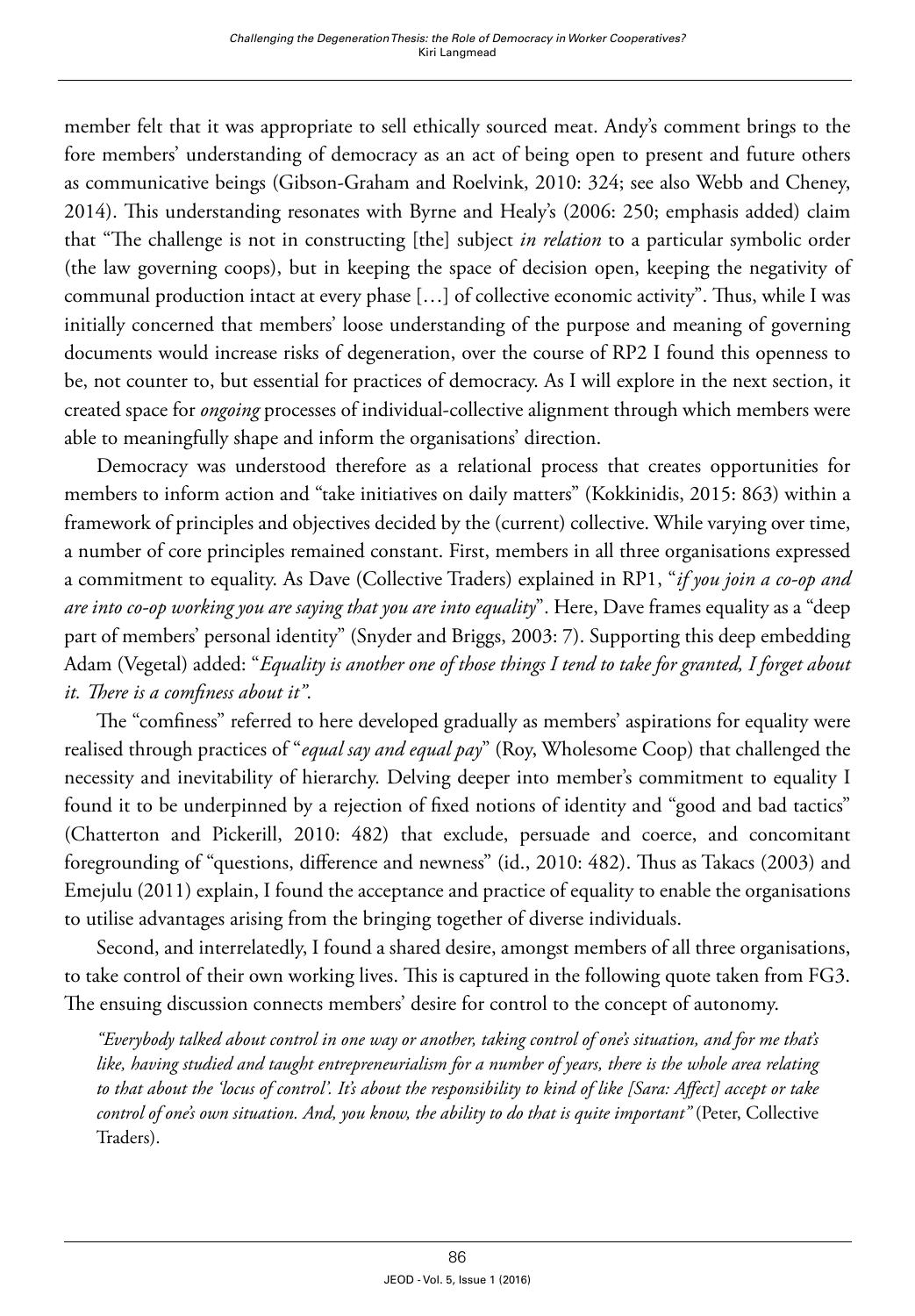Pondering this point, Rob (Collective Traders) explained:

"*I think this leads into my point, which is linked to autonomy. Like the power to hold to account is key. It's the ability to hold to account that is essential about the coop but it doesn't need to be that every decision is micro discussed. So you have to have autonomy within the framework of something that like ultimately gives you an equal say and an equal voice".*

At first glance the desire to "[take] control and responsibility of one's own life", especially when connected to the study of entrepreneurialism, speaks to the individualised project of selfrule: a project that utilises the concept of autonomy as a vehicle to responsibilisation (Böhm, Dinerstein and Spicer, 2010). As such, the drive to autonomy is a potential source of degeneration. However, when positioned within a framework of equality and in relation to Rob's understanding of accountability—the ability to "hold each other accountable to [a] sense of *joint enterprise"*  (Wenger, 2000: 229, original emphasis)—autonomy is reframed as a "collective project" that shapes our connection to others and supports shared responsibility. From this perspective, the subject becomes most present in a collectively constructed "social, political and moral space" that "produces individual and collective experiences" (Beeman et al., 2009: 869). Thus, as Dave (Collective Traders) explained in RP1, his organisation's democratic practice is not restrictive as he first predicted, but contrarily provides "*a good framework that allows creativity"*. As I will explore in the next section, this creativity is supported by the continuous alignment, dis-alignment and re-alignment of individual and collective aims, experiences and needs through which members develop a "collective consciousness" and sense of interdependence. This collective consciousness constitutes "awareness of the interests and problems of […] co-workers; a willingness to contribute resources towards their solution; and the materialization of this disposition into statements and/or actions" (Harnecker, 2012: 107-8). The connection of values of equality, interdependence and autonomy, organisational form, and daily practice is thus demonstrated in the development of working patterns and practices that both meet the needs of the organisation and enable members to utilise their knowledge, skills and experience when making day-to-day decisions, from what to buy from the wholesale market and how to organise a delivery round to the development of long-term objectives and meeting structures.

My argument here is twofold. First, shared values of equality, interdependence and autonomy, an open and fluid organisational form, and daily practice, that interconnect to constitute democracy, challenge individualised notions of the self and foster a solidaristic ethic (Chatterton and Pickerill, 2010). As such they dissolve the incompatibility between individual and collective needs and the assumption that individual interest will always prevail over those of the collective. Second, processes of individual-collective alignment, enabled by and running throughout this practice of democracy, support the enactment of values and member creativity through which diverse skills knowledge and experience are brought together to balance varying (and at times contradictory) needs and aims.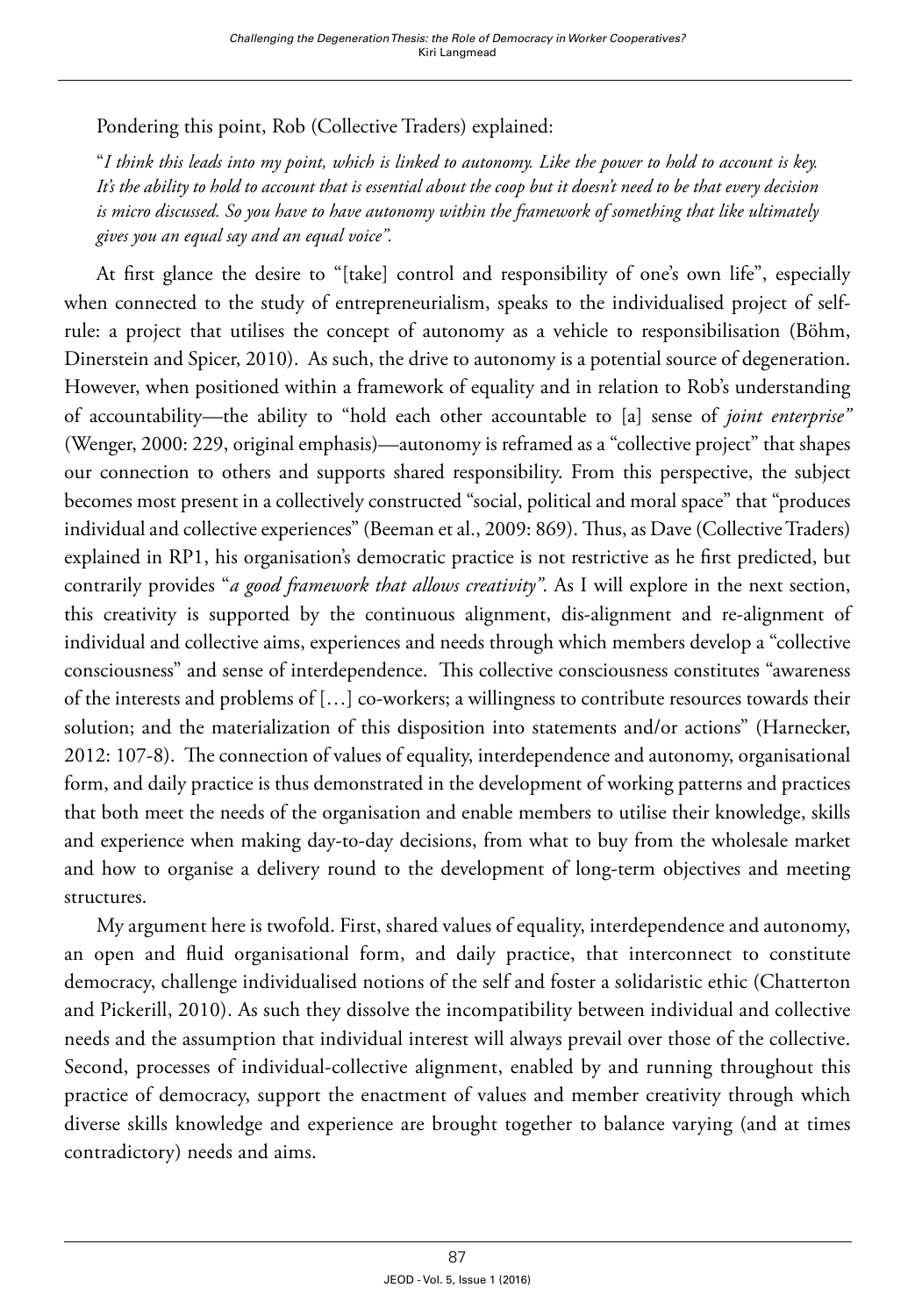Before exploring this claim in more detail it is import to recognise that the democracy described here does not eliminate risks of exclusion or the development of informal hierarchies. Focusing on the former in RP1, Roy (Wholesome Coop) recognised:

*"You are constrained a certain amount by the preconceptions that you have got from the outside world. Women still get talked over in co-ops" .*

Participants expressed a specific concern that the majority of workers and customers in their organisations are white and middle-class. Participants debated why it might be, identifying the pressure associated with on-going debate and decision-making, and the abstraction of liberal cooperative ideals as possible causes. Reflecting on findings from RP2, I would add to this the necessity to work for relatively low wages and to contribute voluntary time. Such practices were particularly prevalent in Collective Traders where income was not always high enough to cover costs, especially in the early days of project development. While members of Vegetal were no longer required to volunteer, they did experience dramatic cuts in wages during lean times, sharing the burden of reduced income rather than forcing redundancies. In both cases, members' willingness to accept financial hardship was driven by passion, values and the knowledge that their "*voice is being heard [and that] we are all going in the same direction*" (Lucy, Vegetal). Thus, like Kay (2006), participants recognise that building relationships based on shared values can be an exclusionary process. This was further supported in RP2 where participants identified challenges associated with members not fitting in or aligning with the organisations' needs and practices: a challenge that in some cases resulted in conflict and member departure. While not denying these challenges and their negative impact on both individuals and the collective, the fact that they are recognised, critically explored and negotiated is reflective of the organisations' practice of democracy and crucial to limiting risks of degeneration.

#### *4.2. Processes of individual-collective alignment*

Research participants in RP1 described their cooperatives as bringing together unique individuals in practice. They explained:

Adam (Vegetal): "*It is invasive from outside a group that they think everyone thinks the same, and you think there is no way that everyone will have the same focus*"

Dave (Collective Traders): "*I think it depends on the coop and what people join it for. You expect everyone to be in the same area. We have some quite animated discussions at Collective Traders about what we should and shouldn't do, but we are all, that horrible saying, 'on the same page'. So it is a discussion within parameters I think"*

Roy (Wholesome Coop): *"Yes, but there is a massive scope within that sphere* [Dave: *yes totally*]*. There is a general agreement to not liking certain things but people have different focuses*".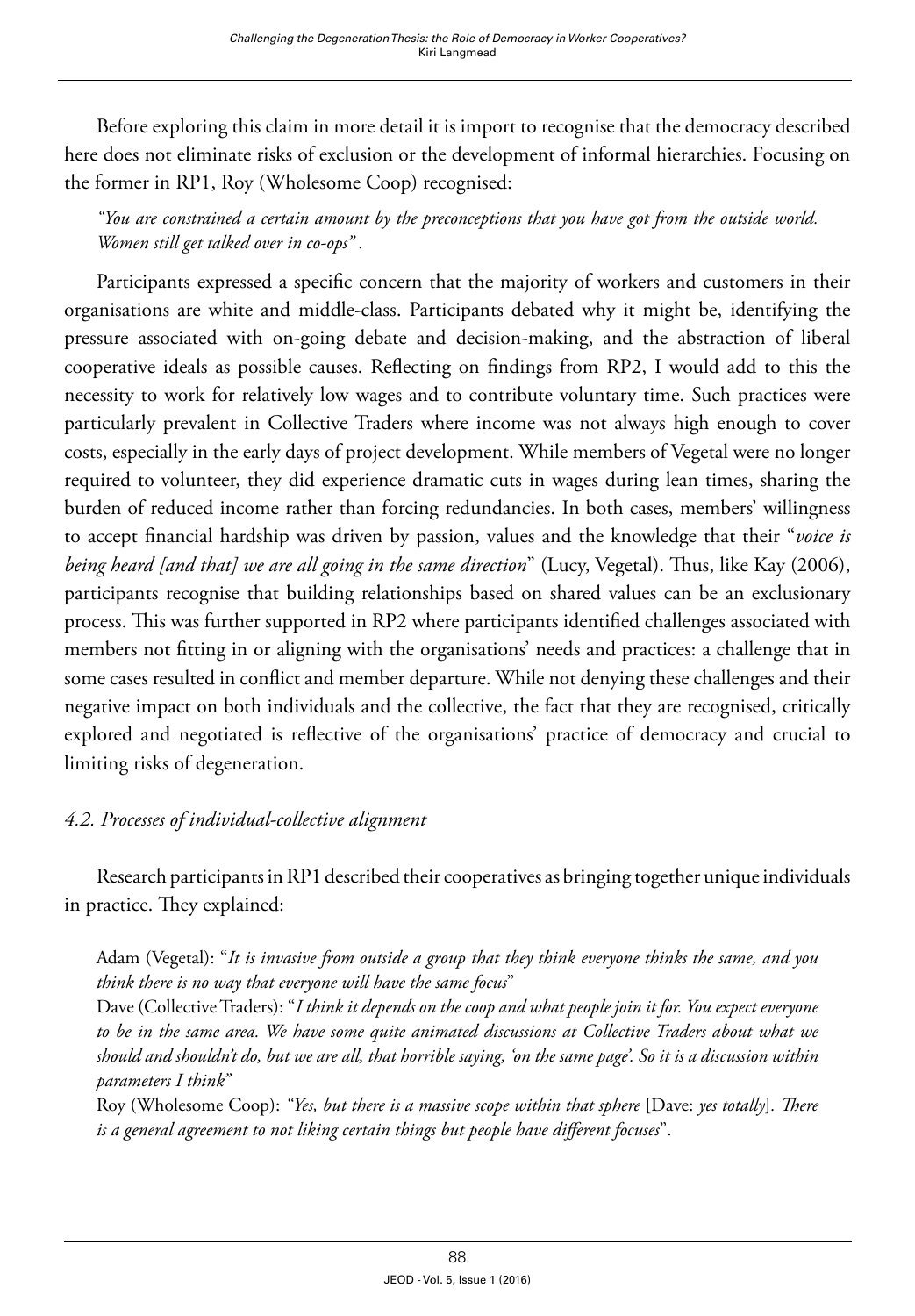Reflecting on my observations of, and personal involvement in, Vegetal and Collective Traders this exchange captures participants' experience of distinct motives, beliefs and aims, "*different approaches and interests*", "*different skills*" and "*accumulated experience and expertise*" (Adam, Vegetal) being brought together, respected and valued for their collective benefit. In Checkoway's (2009: 10) terms, "difference" and "unity" are combined in the same effort. Such diversity in thinking and focus is, of course, not unusual in organisations. Rather, I argue in this section that what is distinct is the ways in which this diversity is utilised and negotiated to concomitantly shape both individual and collective ways of knowing and doing. As indicated in Dave's comment above, this continuous negotiation, and associated organisational fluidity, creates space for "*animated discussions*" that support democratic member control and the balancing of the cooperatives' dual identity. Longer term involvement and reflection carried out in RP2 reinforced my understanding of the process and role of individual-collective alignment, specifically by revealing how Collective Traders and Vegetal have developed in response to changes in membership over time.

Since my departure as a member and worker from each organisation in 2013 and re-entry as a participant researcher in 2014, both Vegetal and Collective Traders experienced dramatic changes to their membership. Vegetal saw four long-term members leave the organisation, and three new members and one part-time, non-member bookkeeper join. Collective Traders witnessed the departure of two of the three founder members and two long-term members, again, accompanied by the recruitment of four new members. Space does not allow for discussion around the multiple causes of these member departures. The focus here is on the formative impact of new members, specifically their use of skills, interests and experiences to challenge existing practices and competencies and bring about organisational change. Of note, in response to new members' skills, passions and aspirations, Collective Traders experienced a refocusing of organisational activity towards events, food, enterprise support and low carbon living, and an increased prioritisation of member involvement in strategic and financial decision-making. In Vegetal, organisational changes have taken the form of improved financial transparency, shifts in practices of role sharing and the development of a clearer marketing and business plan. The following observations and exchanges, taken from my RP2 fieldwork diary and one focus group transcript, illustrate the development of the latter and its connection to the arrival of new members, Richard and Lucy.

In my fieldwork diary I wrote: "*On my way down stairs from the office I spotted a typed up 'business plan' stuck on the wall*. *I asked Steve, who was pricing wholefoods in the adjacent stockroom, when it was produced.* 

Steve (from fieldnotes): "*Richard did it after the last coop meeting. It's a bit different. I do find that I start to drift a bit over time, and it's a bit bossy but it might help to keep us on track. Have you seen the chart on the back of the door in the office?"* 

Me: *"No."*

Steve (from fieldnotes): "*In the office on the way to the toilet there is a chart with a list of tasks on it and initials next to them. Just to remind us what the main jobs are".*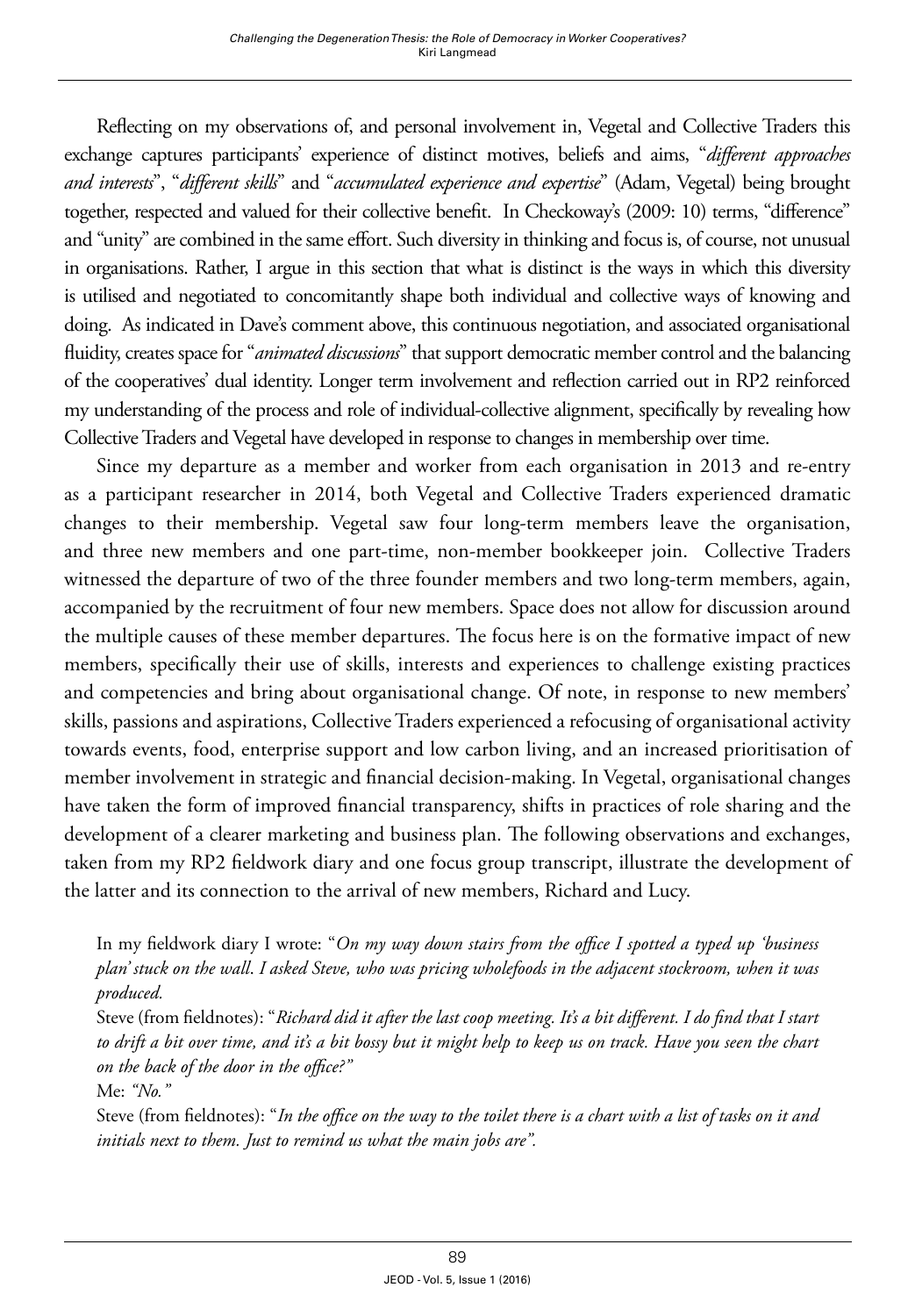The business plan and task chart referred to by Steve clearly identified formerly implicit goals and objectives, and allocated time-bound tasks such as ordering, contract renewal, and building maintenance, previously performed on an ad hoc basis, to specific members. Steve's tone and expression acknowledged that this new approach did not align with how Vegetal is used to operating but may help to address recurrent issues, particularly those relating to "*drifting off track*", tasks being left incomplete, and the consequent inefficient use of time and money. Over the course of my research I witness increasing acceptance of this "*more business-like*" approach. In FG2, five months after his initial reactions, Steve (Vegetal) explained:

"*And certainly we were interested in both Richard and Lucy for the skills that they demonstrated in their previous [jobs], of the things that they were bringing from a different environment really. And I think that both of them have made a significant difference to the way that the company feels and the sort of businesslike approach that we have got to things. The more business-like approach anyway than we have had in the past. […] But having that sort of, like I say, I think it has been interesting having that new input into the company. And Matthew too, in the same way, you are bringing a sort or clarity to the process of putting numbers into a machine, which you know, it sounds fairly simple probably to you, but for us that's a bit radical actually! To know and to have access through you to it which is what was missing"*.

Steve acknowledges in this quote the impact that new members, with new ideas, skills and perspectives, have had on the organisation. In this case Richard and Lucy drew on their experience of working in a large corporate organisation and small family business, and Matthew on his experiences of living and bookkeeping in a housing cooperative, to question existing practices and introduce new approaches to organising. While the introduction of the business plan and increased clarity of financial accounting could have been conceived as a means to degeneration through managerialism and a drive to efficiency, the negotiation and development of these practices through process of individual-collective alignment contrarily resulted in new systems that supported transparency, participation and the maintenance of Vegetal's dual characteristics. It did so, not least, by opening debates about the necessity of, and extent to which, certain values, aims and practices, including established practices of role sharing and collective decision-making, should be balanced against the need for efficiency and financial growth. Crucially, the opening of deliberative spaces was supported by a shared commitment to cooperative and non-hierarchical ways of working that, as I observed in the case of Richard and Lucy, develop gradually over time.

I observed similar processes of concomitant individual-collective change arising in Collective Traders. This can be seen in the following meeting extract. The exchange followed a revelation from Peter, the one remaining founder member, that Collective Traders had purchased equipment to build a new stage.

Peter: "*It would be nice, if you know, we kind of anticipated those sorts of decisions, like a month ahead, here's what we are planning to do* [Helen: *Yes*]*, how does everyone feel about that? [Then spend] a few minutes to kick it around".*

Sara: "*You know you [Peter] were saying about not wanting to feel like the founder member or like this hierarchical kind of thing, I think the fact that you are the only one knowing what those sorts of spends are month to month".*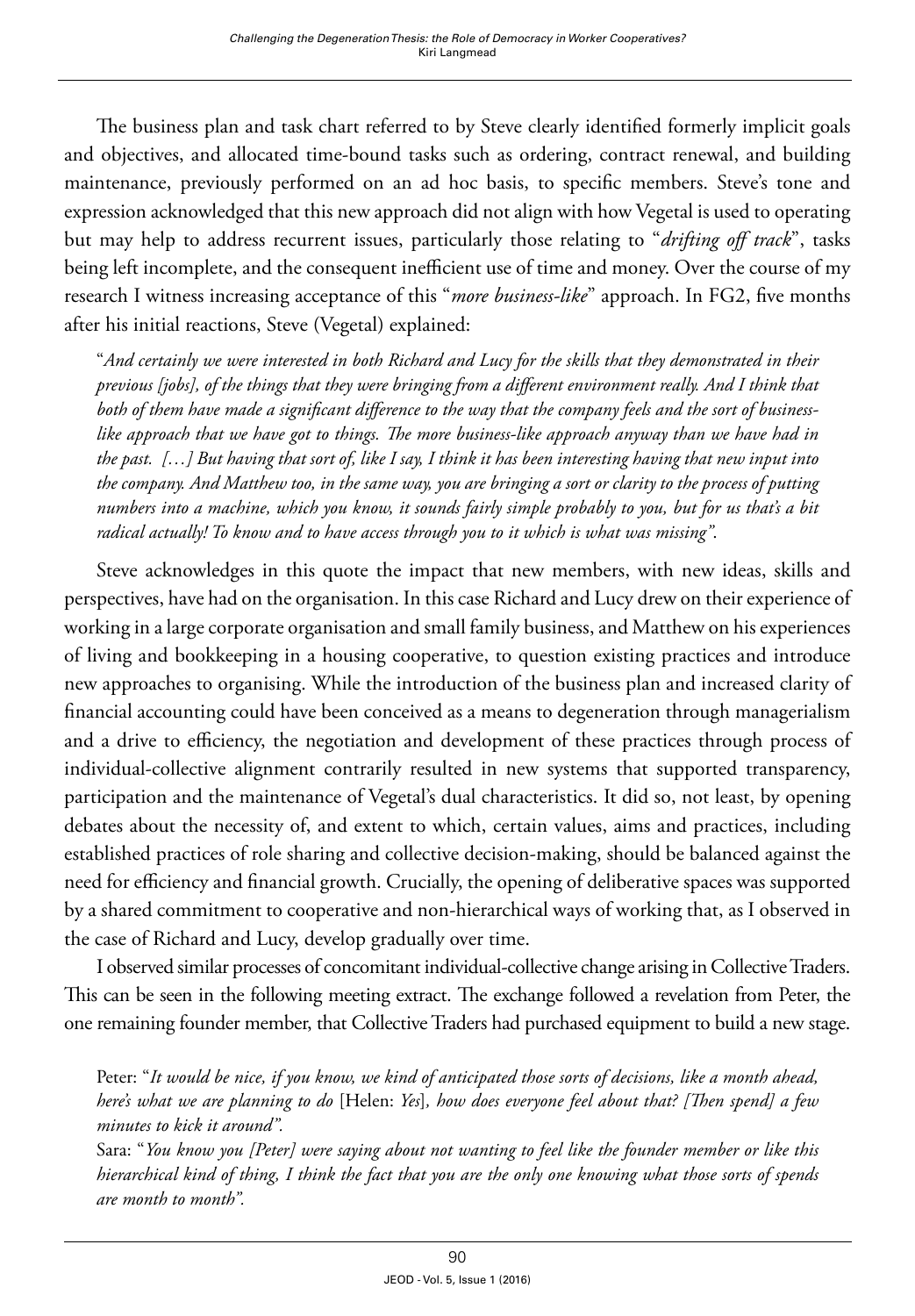Helen: *"And also, what's in the bank".* Sara: *"Yes, and you are the only one with that worry".* Helen: *"I have no idea what the bank account looks like [laughs]".* […] Peter: *"Yes great, ask these questions and we will create a space to ask, because that's the only way that it is going to happen".* […] Helen: "*I'm not criticising, I'm just saying it's very difficult to be part of a decision about whether we can make a purchase or not if you have no concept of what the bank balance.* [Rob: *Your financial situation, yes*]*".*  Peter: *"That's the difference, just to be really brutal about it, that's the difference between being a supplier of a service and an active member of a co-op".*

We see in this quote, new members Rob, Helen and Sara challenging existing systems and informal hierarchies that limit member participation. Peter's closing comment indicates that these challenges have come alongside a necessary shift in member subjectivity from a self-employment/ employer mentality to a cooperative ethos, most notably new member's acceptance of their active role in implementing desired change and willingness to experiment with modes of democratic organising. Since this meeting Collective Traders has established regular monthly meetings and an online accounting system that have improved financial transparency and member participation.

In both of the cases described the adoption of cooperative and democratic subjectivities occurred gradually, alongside and enabled by, an emergent organisational focus and form (see also Cornwell, 2012; Vieta, 2012). New members were not, in other words, simply inducted into an "objective structure [already] imbued with meaning" (Benford and Hunt, 1994: 491). Rather they became part of the organisation through acts of collaboration and the interaction of difference; processes of shared learning; and the development of new ways of knowing, thinking and being together (Wenger, McDermott and Snyder, 2002). I contend that through these processes and encounters degenerative "risks", such as the drive for efficiency, are transformed into creative and productive spaces where new meanings and practices can be formed (Chatterton and Pickerill, 2010). These productive spaces constitute 'constructive disputing' (Childs, 2003) and shared learning that draw together varying and even competing perspectives to inform and redefine competencies and enterprise. The drawing together of multiple perspectives and experiences is the focus of the next section.

## *4.3. Utilising multiplicity and contradiction*

Through processes of individual-collective alignment described, members became more aware of their contradictions and the "complex narrative[s] of the self", which contextually and temporally combine varying identities, practices, aims and needs (Chatterton and Pickerill, 2010: 487). Again, this awareness arose at points of encounter at which individual subjectivities are varyingly reinforced,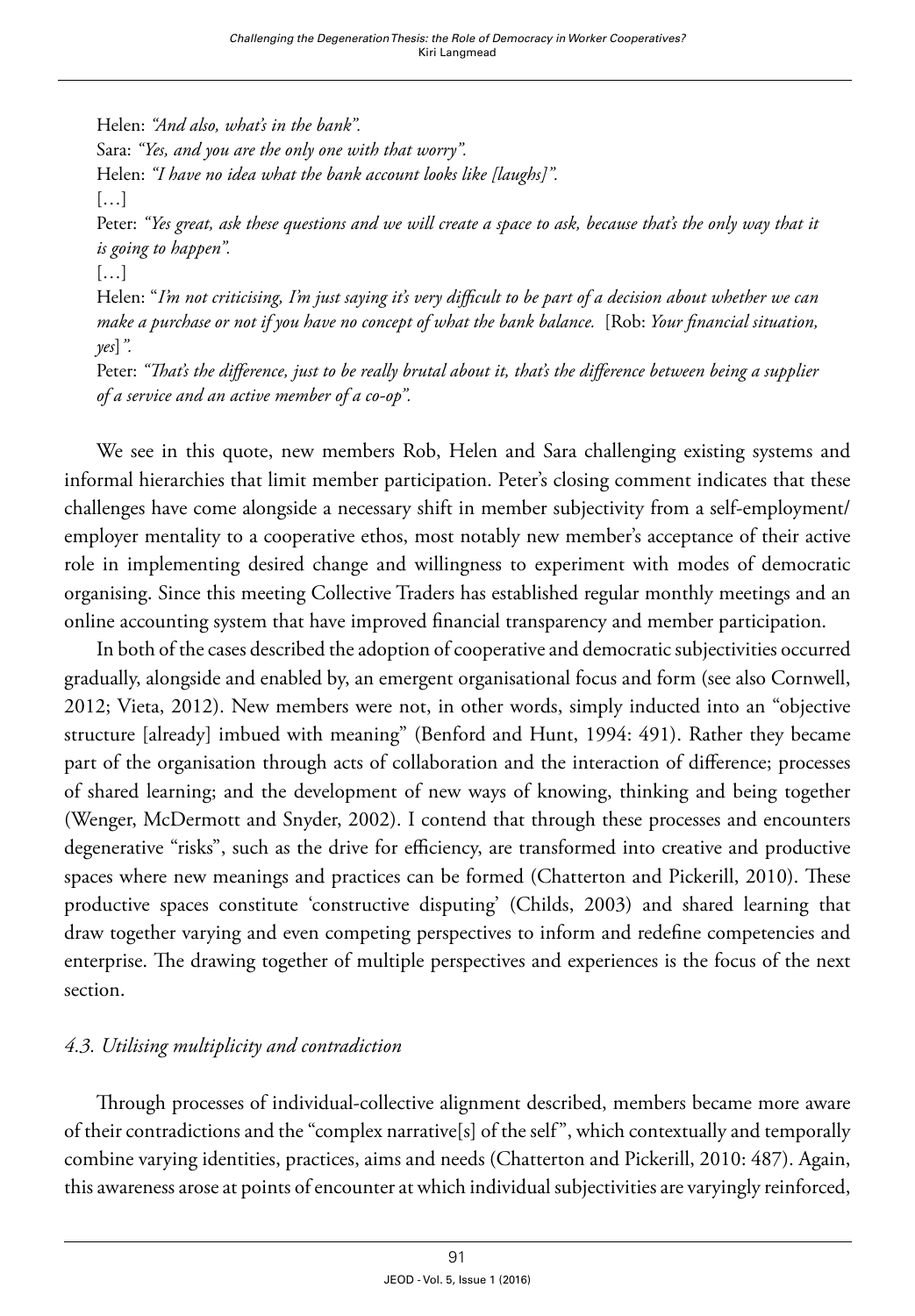reinterpreted and redefined in light of new experiences and knowledge (Benford and Hunt, 1994). The following quote is taken from a focus group with Collective Traders. I had asked participants to share stories, written prior to the focus group, about how they came to work at Collective Traders. Sara shared her story after Peter and Helen.

"*I realised I probably hadn't put some of the stuff that was really poignant and it was hearing your stories that made me realise what I hadn't put in here, which was that before I started working for the Academy [a corporate owned music venue], which was my job previous to Collective Traders, I was working for Rototom. Rototom is Europe's biggest Reggae festival, and their motto is 'another world is possible' and it was totally about community. The whole sort of atmosphere of the festival was about kind of education and change, environmentally minded—everything was zero carbon footprint. And it had been in the Alps for 16 years and it was so inspiring. And then I finished my Uni degree, got the job at the Academy and it was like the polar opposite of what I had just been doing, like literally the polar opposite. And it was just like 'no, [don't think about community or environment, just] make money, make money'. And I thought 'if I do a good job here I will be able to make little changes [locally] and eventually once you have proven to them you are making money, surely then you can have some positive influence'. And then after 4 years I realised that was flogging a dead horse so, that was very much what inspired me to come to Collective Traders and talk to Peter about alternative kind of ways of working."*

We see in this quote that Sara was made aware of the relevance of her experience of Rototom though her encounter with other members. Contrasting this experience to her time working in a hierarchical, corporate organisation, Sara's story demonstrates how the multiple narrative of the self can enter into and shape the form and focus of the cooperative. Members experiences of community organising and consequent shared "do it yourself mentality", combined with experiences of redundancy, unemployment and disempowerment in hierarchical organisations, led them to conceive Collective Traders as "*a centre for social action*" where people are empowered to "*take more action on the things that they are passionate about*" (Helen, Collective Traders). Moreover, these experiences were used to demonstrate that "the market" does not extend into all areas of social life, that hierarchy is not essential to success, and that individual interests do not always prevail over those of the collective. Thinking again to processes of individual-collective alignment, individual experiences were, in other words, given new and coherent meaning as participants "orient[ed] their lives to that of their milieu" (Beeman et al., 2009: 880). In the cases discussed here, these new meanings were used to challenge assumptions underpinning the degeneration thesis.

In his written narrative George (Vegetal), like Sara, expressed discomfort at the contradictions between personal values and actions, often internalised in work. Reflecting on his own discomfort at doing work for large oil companies, he explained:

"*I find it a bit odd that people who work for a big company can be really nice and middle class and go to church and so on, but what the company is doing collectively is actually quite destructive. An odd paradox."*

We see in the following exchange (taken from a meeting at Vegetal) that the open space of democracy, created by acceptance of processes of individual-collective alignment, does not eliminate these contradictions but does create opportunities for them to be identified and negotiated.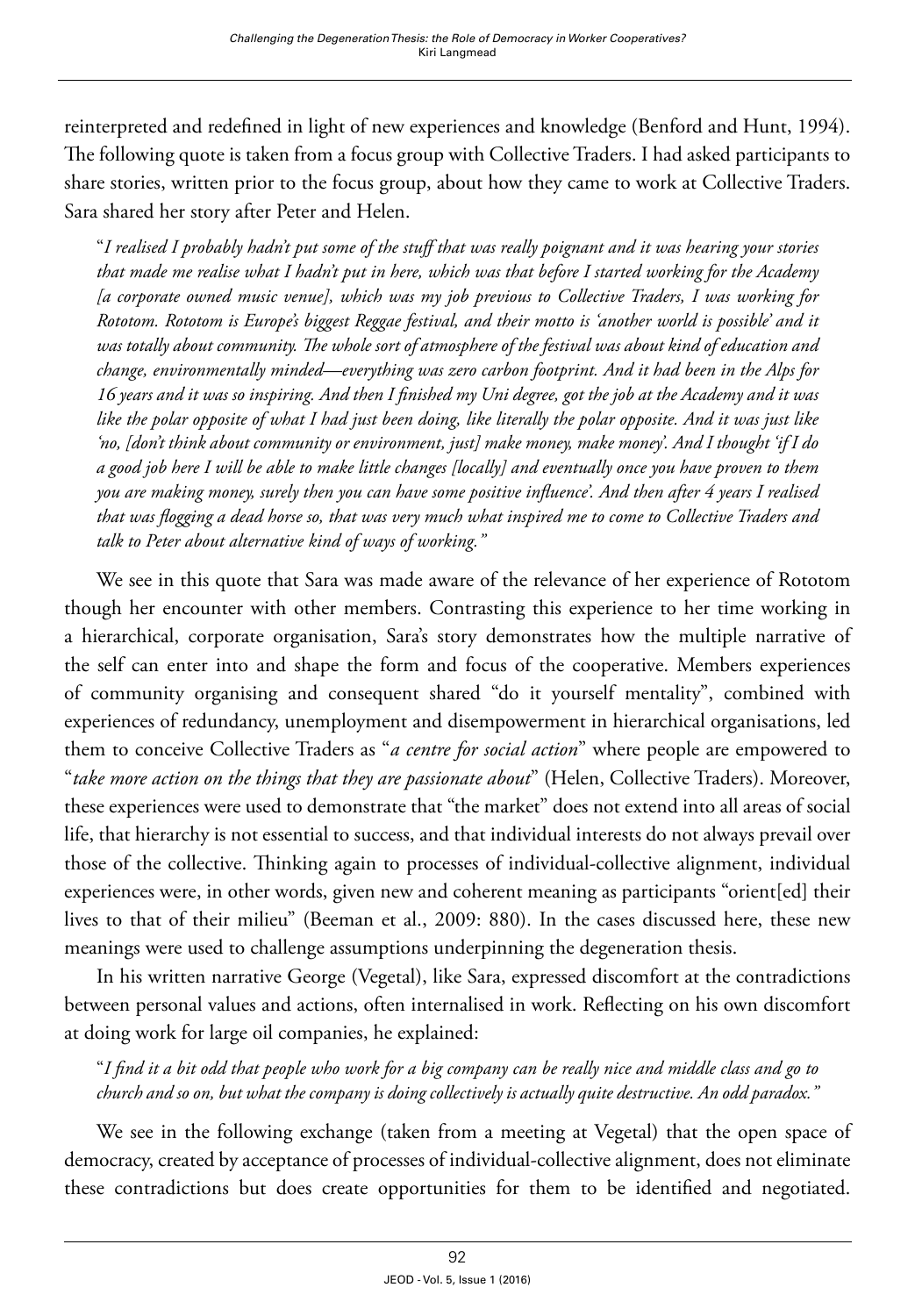Engagement in deliberation created moments of reconnection, counter to experiences of abstraction that separate our individual and collective selves from our conscious doing and values (Cornwell, 2012). During a discussion on their choice of energy supplier, members brought together financial concerns relating to business sustainability with ethical concerns, which as George suggested above, are often confined to spaces outside of work.

Andy: *"I will just put in ethical energy suppliers into Google and see what comes up".* Richard: *"At the end of the day we have to keep the business afloat".* Andy: *"But then if you move away from that you are not...?"* Matthew:*" Some of the ethical ones have not so obviously tangible benefits as well. Like I use Good Energy at home…"* Andy*: "Yes, that's it, we use Good Energy".* Matthew: *"A lot of people who work here use these ethical things but then through the business that is your business collectively you are using these horrible corporates that build nuclear power stations and destroy* 

This, and similar negotiations observed at Collective Traders, capture the dual socialeconomic characteristic of cooperatives. On the one hand members recognised the need to "*compete with supermarkets"* (Lucy, Vegetal), keep costs down and cover their expenses. On the other, they acknowledged their roles as cooperatives and socially responsible employers. While these contradictions, specifically demands for efficiency and meeting financial needs, created risks of degeneration collective and individual openness to challenge and ongoing processes of alignment created opportunities for members to draw on diverse experiences and logics to engage in "ethical economic decision-making" (Cameron, 2009: 92). This is illustrated in the RP1 focus group where Roy (Wholesome Coop), Adam (Vegetal) and Dave (Collective Traders) explained:

Roy: "*We have regular meetings, and you haven't got the person in charge. There are people that can speak louder and for longer and sometimes get listened to more, but there is that notion that everyone has an equal say, and when someone who doesn't speak as much speaks, we kind of encourage it and listen to it*." Adam: "*You make decisions in a meeting like that, you can pull it all over the place, you can give ethical considerations as much importance in that meeting as the need to make money, the need to have a profit at the end of the year, so the decision can be made, there isn't the individual feeling responsible for profit controlling the meeting, so you can deviate from that.*"

Dave: "*I think that that makes coops more resilient in a way.*"

*the planet."* 

Adding to Dave's claim that deliberation makes cooperative more resilient, Adam later explained: Adam: "*Yes, I think if you are a sole trader, you are very vulnerable to switches of direction* [Dave: *yes*]. *When you are on your own, you are a bit vulnerable to be being washed around with the stress, whereas having all of those people around you that are different but perhaps similar, have similar ideals, keeps you a bit more steady*."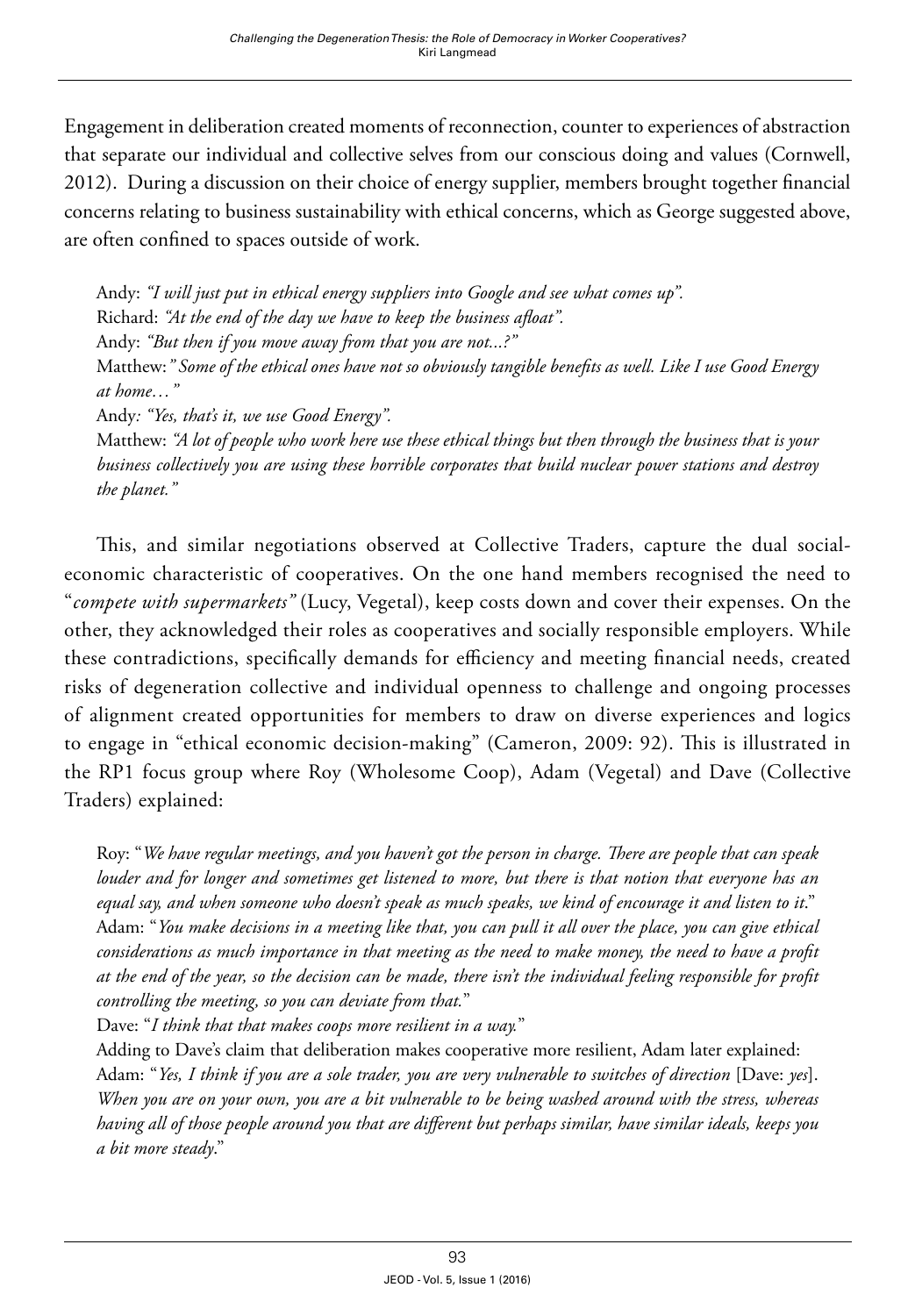As Adam, Roy and Dave indicate here, I observed in RP2 that celebrating and utilising difference through ongoing processes of individual-collective alignment contributed to the uniqueness and resilience of each organisation, in particular helping them to collectively and continuously reassess their values and aims and find a balance between these and sometimes conflicting economic needs. This process allowed time and space for both members and the organisation to "shift its stance, to meld a little more with its surroundings" (Gibson-Graham and Roelvink, 2010: 322); to incorporate new ways of knowing and being; and continuously reinvent competencies and enterprise that reflect the multiple and changing needs and aspirations of members. Through this, assumptions underpinning the degeneration thesis were challenged and the cooperatives unique dual characteristic maintained (Varman and Chakraberti, 2004). In Wenger's (1998: 96) words, the democratic praxis described in this paper created organisations that are at once "highly perturbable and highly resilient".

### **5. Conclusion**

How practices of democracy help cooperatives to resist risks of degeneration and maintain their dual characteristic has received inadequate empirical attention, specifically in the case of small worker cooperatives. This paper responds to this gap. Drawing on data from written narratives, focus groups and participant observation with three UK cooperatives the paper makes contributions to our understanding of the role of democracy in maintaining cooperatives' dual characteristic and resisting degeneration. Recognising, as Ed Mayo (Secretary General of Co-operatives UK, 2016) aptly expressed, "when you have seen one co-op, you have seen one co-op", my aim here is not to map a generalizable reality but rather to present "fragments of discourse" (Foley, 2010: 476) that offer an insight into the social process constituting democracy and resistance to degeneration. Acknowledging the limits of generalizability I hope that this article will spark conversations and further investigation into the purpose and practice of democracy in small worker cooperatives. Specifically I would call for further research into the challenging processes of negotiating conflicting aims and needs in the UK context. Understanding the connection between these processes and organisational form has potential benefits for cooperatives and the wider social enterprise and charitable sector struggling with a dual characteristic and the risk of degeneration.

The three cooperatives involved in this study conceived democracy as a relational process, irreducible to participation in formal structures or practices. This was expressed most clearly in the members' approach to framing formal documents, including their understanding of written objectives and processes of member engagement, as "*loose frameworks for action*" (Peter, Collective Traders) always open to change and challenge. Combined with shared values of equality, memberorganisation interdependence, and autonomy, expressed in practices that embraced the creative potential of diversity, this fluidity opened space for ongoing processes of individual-collective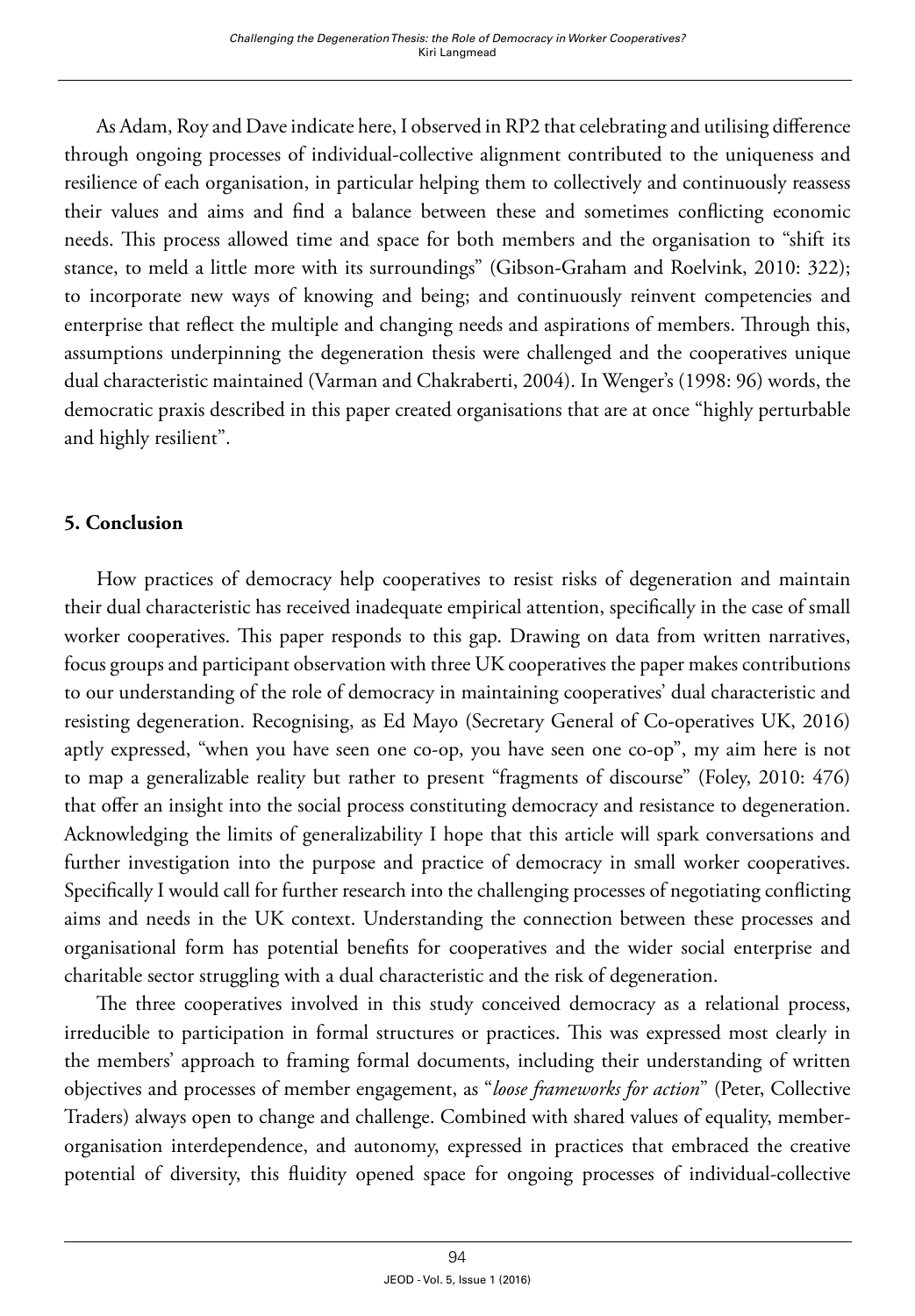alignment through which both members and their organisations developed and changed.

These processes of alignment are seen most prominently in the gradual formation of cooperative and democratic subjectivities and the development of new organisational practices. It was through these processes of individual-collective alignment that convergences and divergences of values, actions and norms became most apparent. They created, in other words, space for values, organisational form and daily practice to be questioned and re-aligned through the development of new approaches and ways of being together. As such, risks of degeneration arising most prominently from pushes towards efficiency and managerialism, and the development of informal hierarchies, were transformed into creative and productive moments that capitalised on member diversity, constructive disputing and engagement in shared learning.

Further exploration of processes of individual-collective alignment, focusing on the negotiation of multiple and at times conflicting aims and needs, reinforced the role of democracy in the generation of such creative moments. Research showed that members' experiences and aspirations, specifically those connected to values of equality, interdependence and autonomy, were reinforced, reinterpreted and given new meaning as they were realised through practice and interaction, and connected to the cooperatives' organisational form. Thus, as members developed cooperative and democratic subjectivities and engaged in processes of alignment, experiences and values previously positioned outside of the space of "work" were reframed as learning opportunities and welcomed into decision-making processes. This enabled decisions to be "*pulled all over the place*" (Adam, Vegetal), opening opportunities for "ethical economic decision-making" (Cameron, 2009: 92). Again, risks of degeneration associated with the cooperatives' dual characteristic were reframed as opportunities for experimentation through which organisations could combine multiple practices, values and experiences and respond to challenges in temporal, "strategic and holistic ways" (Burkett, 2011: 121). In these experimental spaces the incorporation of diverse experiences, including those of grassroots organising, family life, sport and music, play a crucial role in challenging the pervasiveness of free markets and private enterprise into all areas of life, the assumed necessity and suitability of hierarchical organisational forms and the inevitable privileging of individual over collective needs. The very assumptions underpinning the degeneration thesis were, in other words, thrown into question.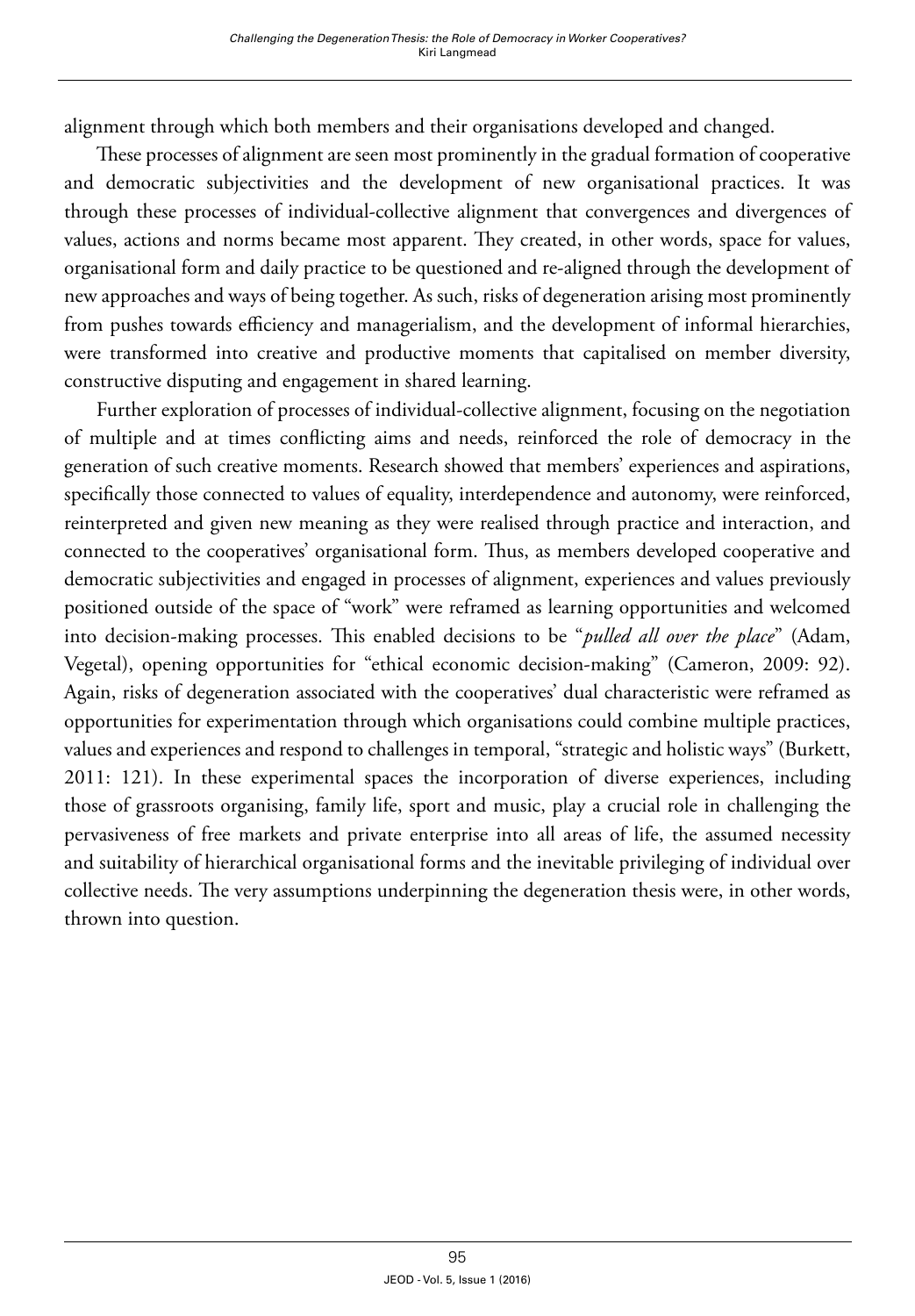#### **References**

- Bakaikoa, B., Errasti, A. & Begiristain, A. (2004). Governance of the Mondragon Corporacion Cooperativa, *Annals of Public and Cooperative Economics*, *75*(1): 61-87. DOI: <https://doi.org/10.1111/j.1467-8292.2004.00243.x>
- Beeman, J., Guberman, N.,Lamoureux, J., Fournier, D. & Gervais, L. (2009). Beyond structures to democracy as culture, *American Behavioral Scientist,* 52: 867-884. DOI: <https://doi.org/10.1177/0002764208327663>
- Benford, R. & Hunt, S. (1994). Identity talk in the peace and justice movement, *Journal of Contemporary Ethnography*, 22(4): 488-517. DOI:<https://doi.org/10.1177/089124194022004004>
- Böhm, S., Dinerstein, A.C., & Spicer, A. (2010). (Im)possibilities of autonomy: Social movements in and beyond capital, the state and development, *Social Movement Studies*, 9(1): 17-32. DOI:<https://doi.org/10.1080/14742830903442485>
- Borzaga, C., Depedri, S. & Tortia, E.C. (2009). The role of cooperative and social enterprises: a multifaceted approach for an economic pluralism, *Euricse Working Papers*,0/09. DOI: <http://dx.doi.org/10.2139/ssrn.1622155>
- Burkett, I. (2011). Organizing in the new marketplace: Contradictions and opportunities for community development organizations in the ashes of neoliberalism, *Community Development Journal,* 46(supplement 2): 111-127. DOI: <https://doi.org/10.1093/cdj/bsr002>
- Byrne, K. & Healy, S. (2006). Cooperative subjects: Toward a post-fantasmatic enjoyment of the economy. *Rethinking Marxism,* 18(2):241-258. DOI: <https://doi.org/10.1080/08935690600578919>
- Cameron, J. (2009). Experimenting with economic possibilities: ethical economic decision-making in two Australian community enterprises. In: A. Amin (Ed), *The social economy: International perspectives on economic solidarity*. London: Zed Books.
- Charmaz, K. (2004). Grounded Theory. In: S. Hesse-Biber & P. Leavy (Eds.), *Approaches to qualitative research: a reader on theory and practice*. Oxford: Oxford University Press, pp. 497-521.
- Chatterton, P. (2010). So what does it mean to be anti-capitalist? Conversations with activists from urban social centres, *Urban Studies,* 47(6): 1205-1224. DOI:<https://doi.org/10.1177/0042098009360222>
- Chatterton, P. & Pickerill, J. (2010). Everyday activism and transitions towards post-capitalist world, *Transactions of the Institute of British Geography,* 35, pp.475-490. DOI:<https://doi.org/10.1111/j.1475-5661.2010.00396.x>
- Chaves, R., Soler, F. & Sajardo, A. (2008). Co-operative governance: The case of Spanish credit co-operatives, *Journal of co-operative studies,* 41(2): 30-37.
- Checkoway, B. (2009). Community change for diverse democracy, *Community Development Journal*, 44(1): 5-21. DOI: <https://doi.org/10.1093/cdj/bsm018>
- Chen, K., Lune, H. & Queen, E.L. (2013). How values shape and are shaped by nonprofit and voluntary organizations: The current state of the field, *Nonprofit and voluntary sector quarterly,* 42(5): 856-885. DOI: [https://doi.](https://doi.org/10.1177/0899764013480273) [org/10.1177/0899764013480273](https://doi.org/10.1177/0899764013480273)
- Childs, J.B. (2003). *Trans-communality: from the politics of conversion to the ethics of respect*. Philadelphia: Temple University Press.
- Cornforth, C. (1995). Patterns of cooperative management: Beyond the degeneration thesis, *Economic and Industrial Democracy*, 16(4): 487-523. DOI: <https://doi.org/10.1177/0143831X95164002>
- Cornwell, J. (2012). Worker Co-operatives and spaces of possibility: An investigation of subject space as collective copies, *Antipode,* 44(3): 725-744. DOI: <https://doi.org/10.1111/j.1467-8330.2011.00939.x>
- Diamantopoulos, M. (2012). The developmental movement model: A contribution to the social movement approach to co-operative development, *Journal of Co-operative Studies*, *45*(2): 42-56.
- Doherty, B., Haugh, H. & Lyon, F. (2014). Social enterprise as hybrid organisations: A review and research agenda, *International Journal of Management Reviews,* 16(4): 417-436. DOI:<https://doi.org/10.1111/ijmr.12028>
- Eikenberry, A.M. (2009). Refusing the market: A democratic discourse for voluntary and nonprofit organizations, *Nonprofit and voluntary sector quarterly,* 38(4): 582-596. DOI: <https://doi.org/10.1177/0899764009333686>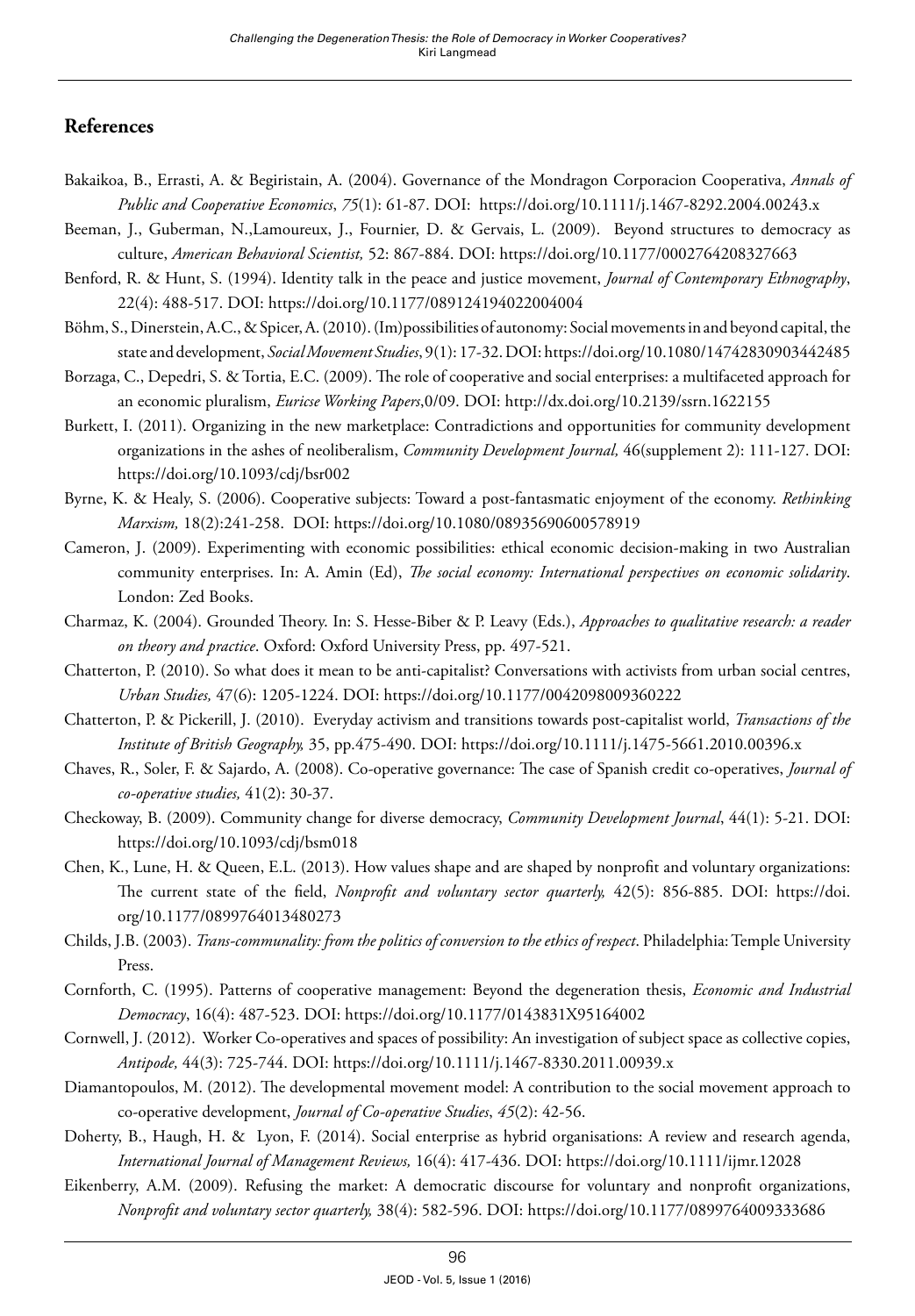- Emejulu, A. (2011). Re-theorizing feminist community development: towards a radical democratic citizenship. *Community Development Journal*, 46(3): 378-390. DOI:<https://doi.org/10.1093/cdj/bsr032>
- Foley, D. (2010). Critical ethnography: the reflexive turn, *International Journal of Qualitative Studies in Education,* 15(4): 469-490. DOI:<http://dx.doi.org/10.1080/09518390210145534>
- Gibson-Graham, J.K. & Roelvink, G. (2010). An Economic Ethics for the Anthropocene, *Antipode*, 41(1): 320-346. DOI:<https://doi.org/10.1111/j.1467-8330.2009.00728.x>
- Harnecker, C.P. (2012). Democracy and solidarity: A study of Venezuelan cooperatives. In: Atzeni, M. (Ed.), *Alternative Work Organisations*. Basingstoke; New York: Palgrave Macmillan, pp.103-128.
- Heras-Saizarbitoria, I. (2014). The ties that bind? Exploring the basic principles of worker-owned organizations in practice, *Organization*, 21(5): 645-665. DOI:<https://doi.org/10.1177/1350508414537623>
- International Cooperative Alliance (undated). Cooperative identity, values and principles. [https://ica.coop/en/whats-co](https://ica.coop/en/whats-co-op/co-operative-identity-values-principles)[op/co-operative-identity-values-principles](https://ica.coop/en/whats-co-op/co-operative-identity-values-principles) [Accessed: 29 October 2016].
- Kay, A. (2006). Social capital, the social economy and community development, *Community Development Journal*, 41(2): 160-173. DOI:<https://doi.org/10.1093/cdj/bsi045>
- Langmead, K. (forthcoming). From cooperative practice to research and back: learning from the emotional experience of ethnography with two social enterprises, *Social Enterprise Journal*.
- Land, C. & King, D. (2014). Organizing otherwise: Translating anarchism in a voluntary sector organization, E*phemera*, 14(4): 923-950.
- Luhman, J.T. (2006). Theoretical postulations on organization democracy, *Journal of Management Inquiry*, 15(2): 168- 185. DOI:<https://doi.org/10.1177/1056492605275419>
- Luhman, J.T. (2007). Worker-ownership as an instrument for solidarity and social change? *Ephemera*, 7(3): 462-474.
- Kokkinidis, G. (2012) In search of workplace democracy, *International Journal of Sociology and Social Policy,* 32(3/4): 233- 256. DOI: http://dx.doi.org/10.1108/01443331211214785
- Kokkinidis, G. (2015). Spaces of possibilities: workers' self-management in Greece. *Organization*, *22*(6), 847-871*.* DOI: <https://doi.org/10.1177/1350508414521098>
- Mayo, E. (2016). Democracy at work: co-operation and civil society, Opening address at *ESRC Seminar*, 29 November 2016, University of Leicester.
- Meira, F.B. (2014). Liminal organization: Organizational emergence within solidary economy in Brazil, *Organization*, 21(5): 713-729. DOI:<https://doi.org/10.1177/1350508414537621>
- Ng, C. & Ng, E. (2009). Balancing the democracy dilemmas: Experiences of three women workers' cooperatives in Hong Kong, *Economic and Industrial Democracy,* 30(2): 182-206. DOI: <https://doi.org/10.1177/0143831X09102419>
- Novkovic, S. (2012). The balancing act: Reconciling the economic and social goals of co-operatives. In Molina, M.J. (Ed.), *The Amazing Power of Cooperatives,*Quebec 2012 International Summit of Co-operatives, pp.289-299.
- Parker, M., Cheney, V., Fournier, V. & Land, C. (Eds.) (2014). *The Routledge Companion to Alternative Organization*. London: Routledge.
- Puusa, A., Monkkonen, K. & Varis, A. (2013). Mission lost? dilemmatic dual nature of co-operatives, *Journal of Cooperative Organization and Management,* 1(1): 6-14. DOI:<https://doi.org/10.1016/j.jcom.2013.06.002>
- Ryan, G. & Bernard, R. (2003). Techniques to identify themes, *Field Methods*, 15: 84-109. DOI: [https://doi.](https://doi.org/10.1177/1525822x02239569) [org/10.1177/1525822x02239569](https://doi.org/10.1177/1525822x02239569)
- Sandoval, M. (2016). Fighting precarity with co-operation? Worker co-operatives in the cultural sector, *New Formations*, 88(88): 51-68. DOI: <https://doi.org/10.3898/NEWF.88.04.2016>
- Snyder, M. & Briggs, X. (2003). Communities of practice: a new tool for government managers. IBM Centre for the Business of Government. [http://www.social-capital.net/docs/CoPs\\_and\\_gvt\\_.pdf](http://www.social-capital.net/docs/CoPs_and_gvt_.pdf) [Accessed: 28 June 2012].
- Somerville, P. (2007). Co-operative identity, *Journal of Co-operative Studies,* 40(1): 5-17.